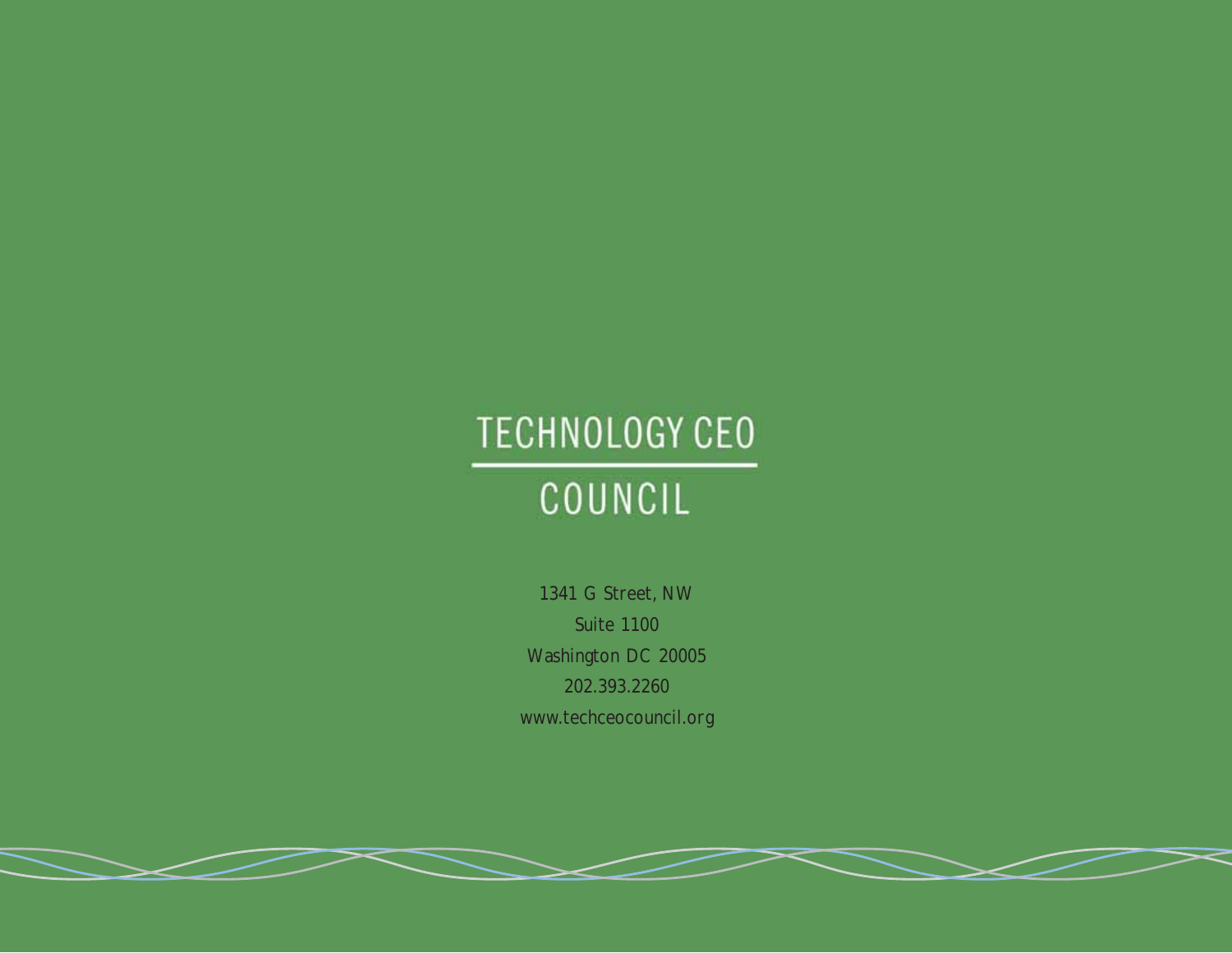



## **FREEING**

## **OUR UNUSED SPECTRUM**

Toward a 21st-Century Telecom Policy

TECHNOLOGY CEO COUNCIL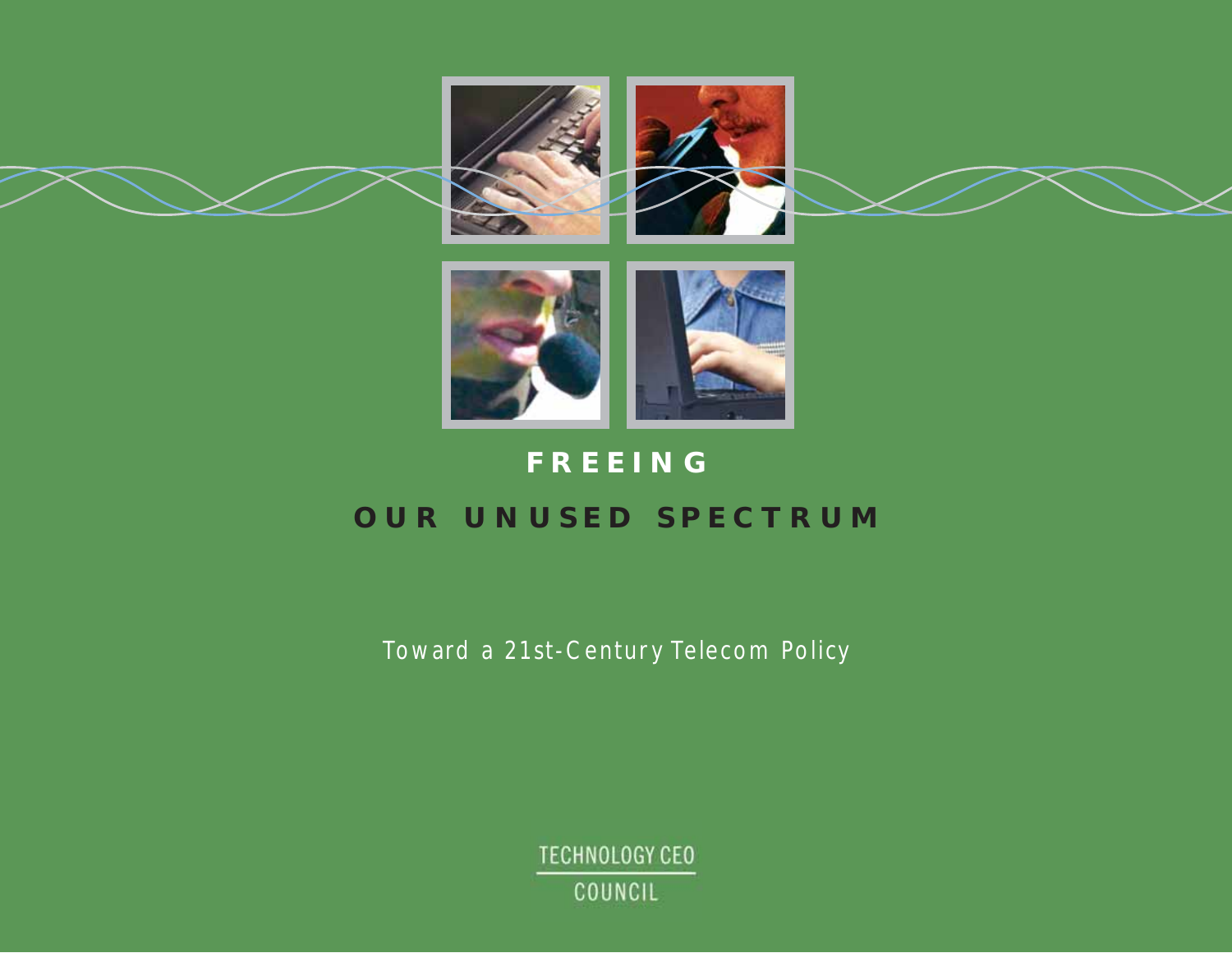







## **CONTENTS**

| "Game-changing," Advanced Wireless Technologies  4                                                               |
|------------------------------------------------------------------------------------------------------------------|
| New Wireless Technologies<br>Enable Advanced Applications,<br>Changing the Ways We Work,                         |
| <b>Enlightened Regulatory Policies</b><br>Can Maximize Spectrum Efficiency,<br>Overcoming Artificial Scarcity 11 |
|                                                                                                                  |
| Recommendations from                                                                                             |

*February 2006*

TECHNOLOGY CEO COUNCIL www.techceocouncil.org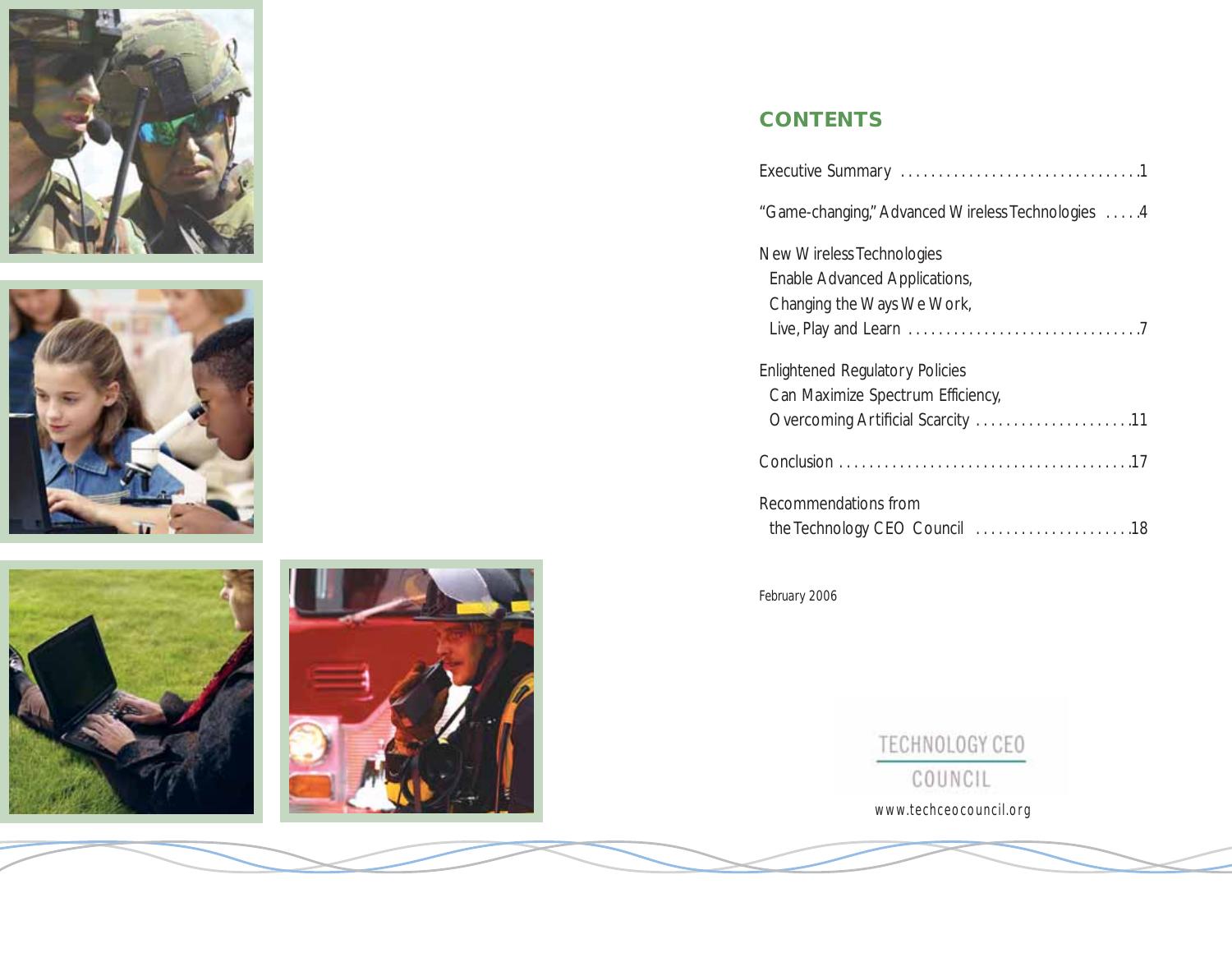#### **EXECUTIVE SUMMARY**

## **Every day more than 200 million people**

use it to stay in touch, do business, or catch up with friends and family. Americans send more than 7 billion written messages over it each month. It supports more than 3.6 million jobs and a rapidly growing share of America's gross domestic product. Soldiers rely on it to do their jobs more precisely, at lower risk to themselves and innocent civilians. Police and firefighters use it to save lives. It helps big businesses become more productive and enables small businesses to compete more effectively against larger players.

There are few more important natural resources than our radio spectrum. An increasingly essential platform for how we work, live, play and learn, radio spectrum may be the most critical infrastructure element of 21stcentury economies.

It is also one of the scarcest, thanks in large measure to artificial constraints imposed by public policy. It does not have to be this way. Just as crop rotation and other practices of modern agriculture dramatically improved humans' capacity to feed themselves … as modern air-trafficcontrol systems made possible 20thcentury air travel … and as advancing technologies enable us to find and extract oil and natural gas more efficiently, thus extending the global supply of energy … so too do we have the technology and techniques to significantly expand the use and usability of spectrum.What is needed is permission. A more enlightened and progressive policy approach can dramatically expand America's (and the world's) supply of precious radio spectrum despite the fact that it is, like any other natural resource, finite.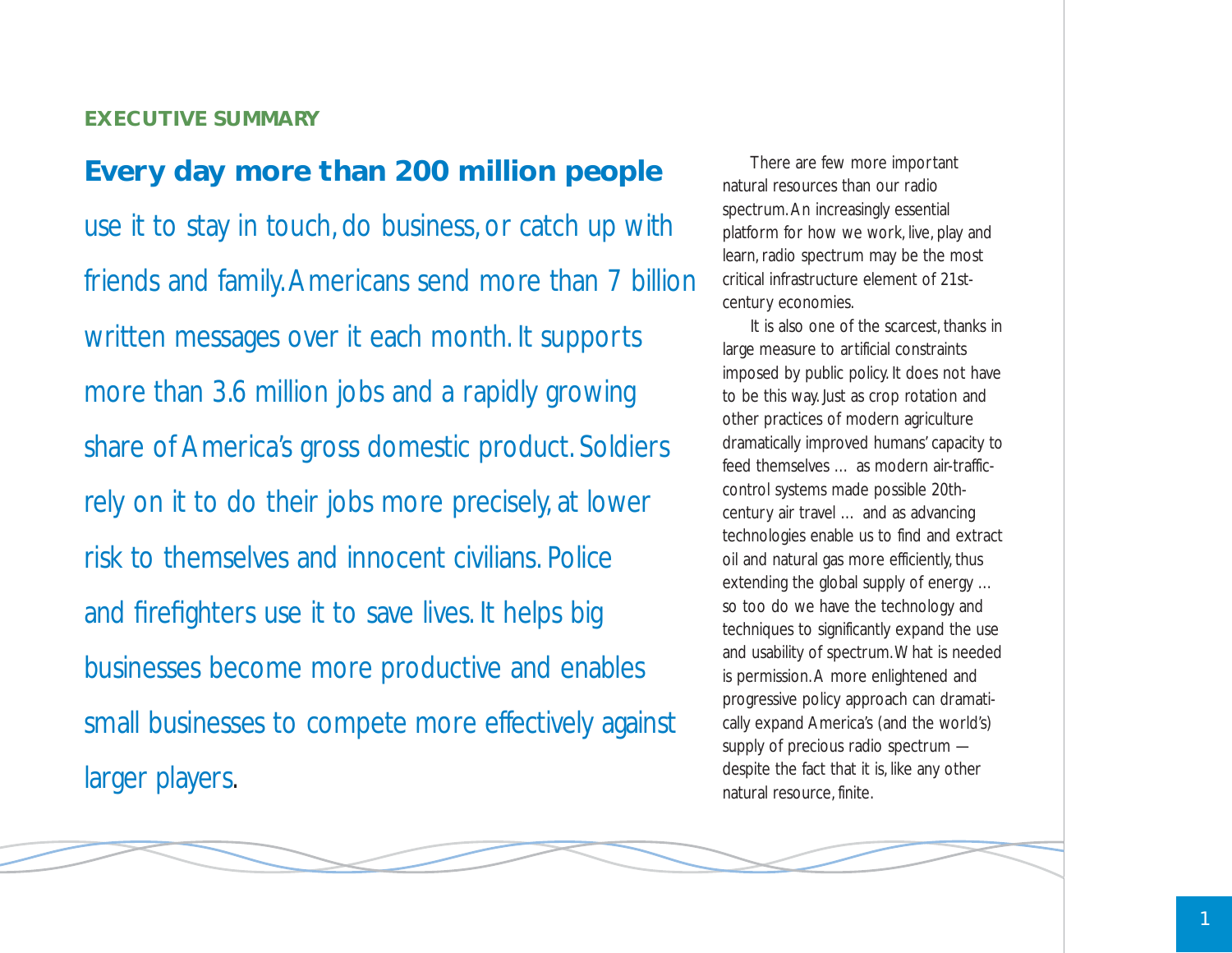



Indeed, the irony is that our systems of regulating spectrum — based on a recognition of its scarcity — are now, in fact, rendering it much less abundant.This is a classic case of the law of unintended consequences. *Today's spectrum scarcity is very much an artificial product of archaic public policies.* While both technology and the public's need for wireless telecommunications have leapt ahead exponentially over the past two decades, outdated rules and regulations too often don't permit — much less encourage — more productive use and management of this critical resource. *On average, only slightly more than 5 percent of the radio spectrum is used nationally at any given time.* 1

How we address and manage spectrum scarcity is one of the most important public policy challenges our country faces as we move deeper into the 21st century. Efficient spectrum policy can drive technological innovation and productivity and, thus, our entire economy.2 Indeed, if our nation manages its spectrum resources well, it will have a competitive advantage in the global market that will benefit all our citizens, 3 concurrently giving the public safety community the resources it needs to take advantage of advanced communications technologies.

The good news is that innovators are constantly creating devices that are capable of using spectrum more robustly and more efficiently."Cognitive radios," for example, can tell where they are and modify their transmissions to limit interference and to use spectrum that would otherwise lie fallow. By contrast, many older technologies waste valuable spectrum. Policies that encourage spectrum users to retire antiquated systems, and that encourage technological innovation, can greatly increase spectrum efficiency.

As a country we must move quickly to change our approach to the regulation of spectrum and to the use of spectrum by both government and the private sector. We have seen positive proposals recently from the Federal Communications Commission (FCC) Spectrum Task Force Report and President's Spectrum Initiative, but much more is needed. *We need to encourage the use of more efficient technologies, allow greater flexibility in the use and transfer of spectrum, inject free market discipline into spectrum policy, recognize the value of both licensed and unli-*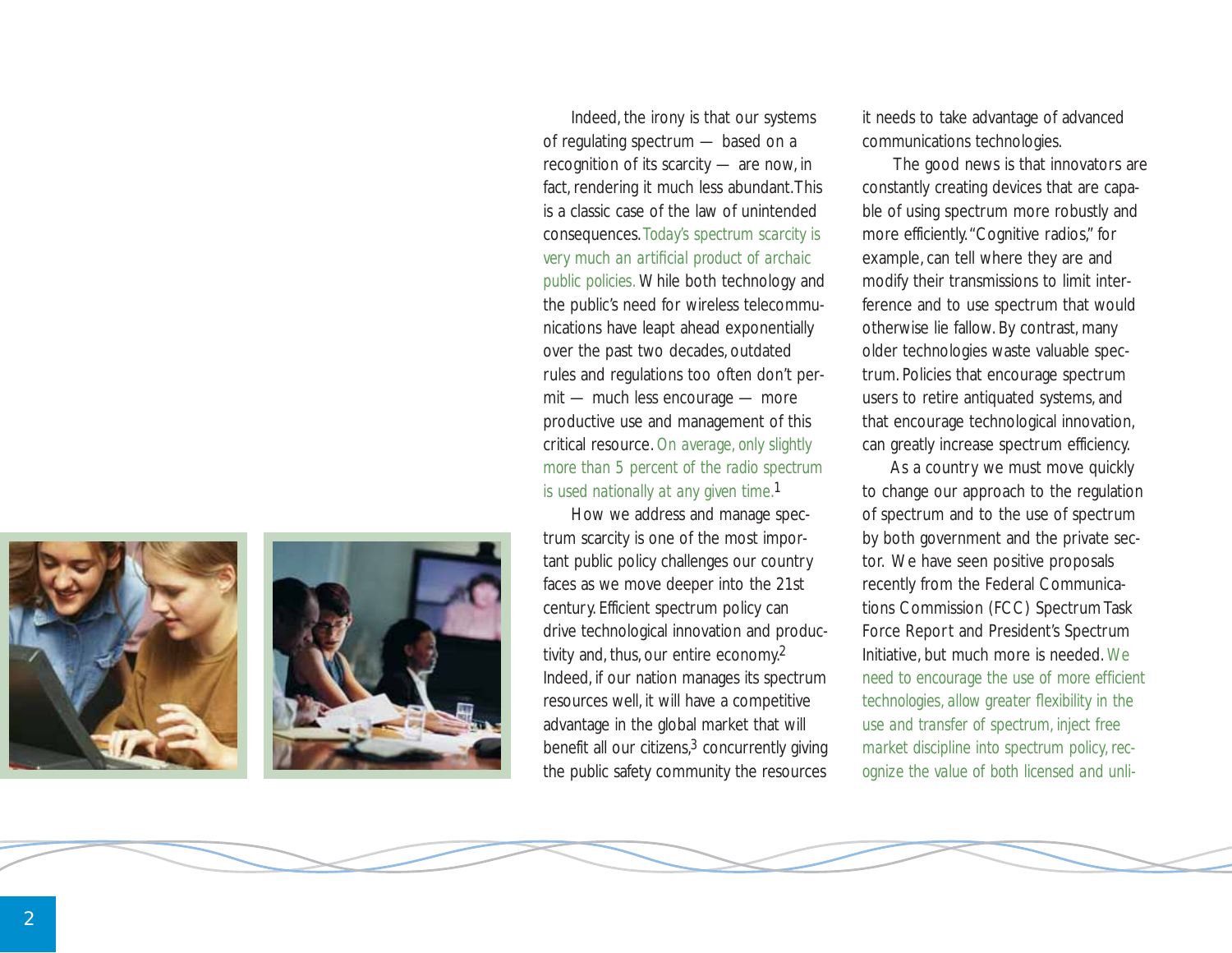## **RECOMMENDATIONS FROM THE TECHNOLOGY CEO COUNCIL**

**Recommendation 1:** The U.S. Congress should instruct both the National Telecommunications and Information Administration (NTIA) and the FCC to conduct a band-by-band analysis of the usage of the spectrum they regulate and to identify any bands that are not being used efficiently. NTIA further should prepare a report on the amount, value and opportunity cost of the spectrum being used by the federal government.

**Recommendation 2:** For any government band that is not being used efficiently, NTIA should develop mechanisms to encourage more efficient use or consider transferring that spectrum to commercial use or sharing that spectrum with commercial users.

**Recommendation 3:** For any commercial band that is not being used efficiently, the FCC should consider whether marketbased mechanisms — such as two-sided auctions and auction vouchers — could be adopted to encourage more efficient use of the band or the use of advanced technology, or whether reallocation of the band might be necessary.

**Recommendation 4:** Given the importance to our economy of licensed services, the FCC should reduce service and technological restrictions on wireless licensees, but with clearly defined rights, to promote the most robust possible use of such licenses.The FCC also should consider using combinatorial (package bidding) auctions to facilitate the optimal aggregation or disaggregation of spectrum rights, including the possible creation of underlay and overlay rights in newly cleared spectrum.

**Recommendation 5:** Congress should give the FCC explicit authority to use two-sided auctions and auction vouchers.

**Recommendation 6:** Given the importance to our economy of unlicensed services, the FCC should make more unlicensed spectrum available. For example, the FCC should promptly complete its TV white spaces proceeding (docket 04-186) and permit other uses of the spectrum, on a noninterfering basis, in areas where it is not used by television stations.

**Recommendation 7:** Congress should mandate that the FCC and NTIA contribute 10 MHz of commercial and 10 MHz of government spectrum respectively to be used for experiments on spectrum-sharing solutions — including priority access — between and among industry and local, state and federal government uses.

**Recommendation 8:** The FCC should review bands where priority access may provide public safety officials with access to spectrum to meet non-mission-critical requirements.

**Recommendation 9:** Congress should establish an ensured, multiyear funding mechanism to assist public safety organizations and other government agencies in deploying advanced technologies that use spectrum more efficiently and to make their networks interoperable.

**Recommendation 10:** The United States should urge its trading partners and international organizations to adopt spectrum policies that endorse technological neutrality, flexibility and marketbased principles.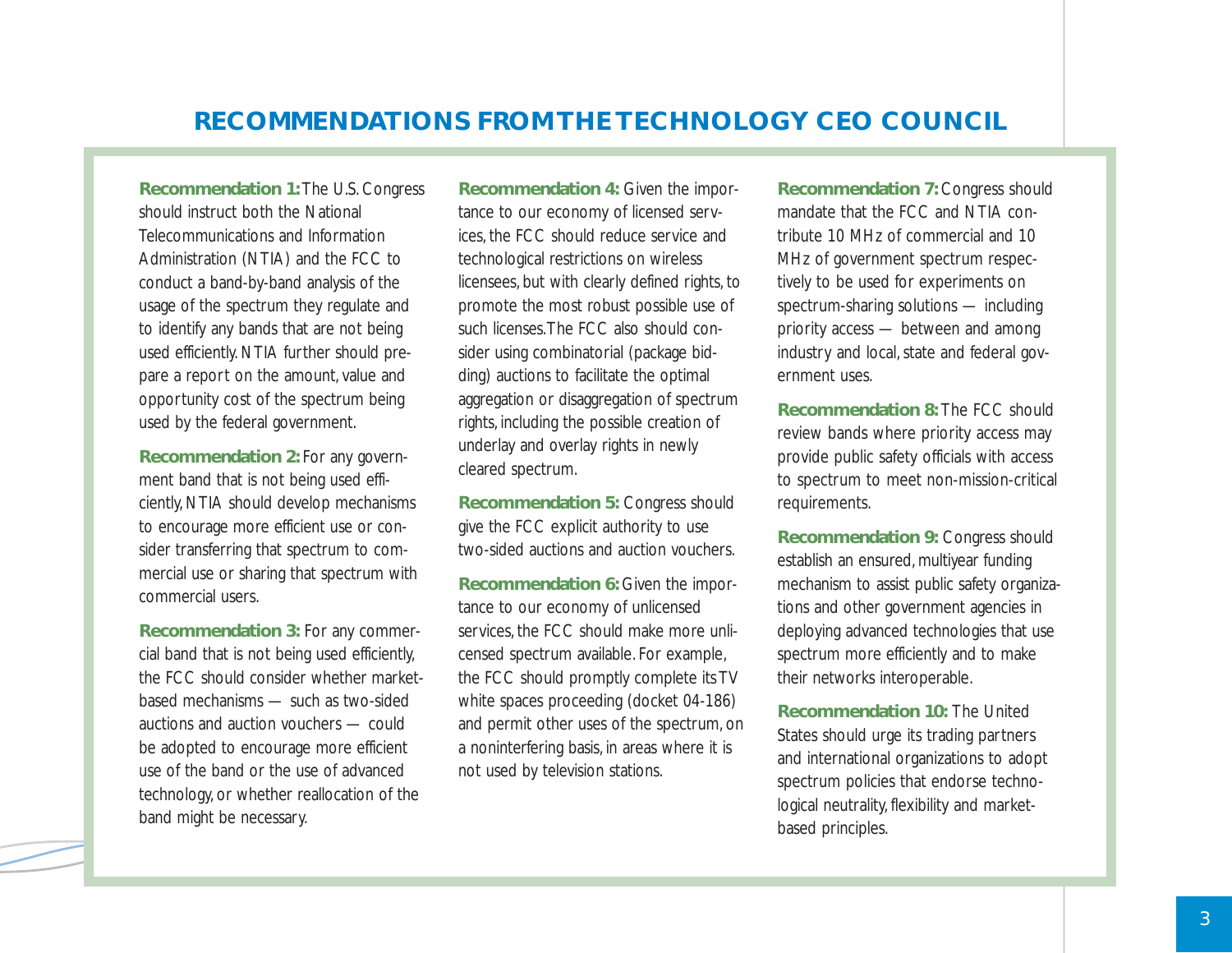*censed wireless services, and insist on more collaboration between government and industry.* We also should encourage the adoption of similar spectrum policies by the international community.

Policymakers must make more than piecemeal reforms.They must aggressively adopt a modern spectrum policy that catalyzes increased societal benefits and marketplace efficiencies for consumers and businesses.The Bush Administration is working on just such an initiative, and it

must act boldly.4 As Congress rewrites the telecommunications laws, it should insist upon flexible and efficient management by the spectrum regulators — the FCC and NTIA. And as the FCC implements the laws and continually reviews existing regulations, it must make a priority of maximizing spectrum capacity, thereby addressing the needs of a growing population of Americans whose productivity is inextricably tied to the ubiquitous availability of wireless services. In the 21st century, Congress and expert agencies have a unique opportunity to lead the world in

## *Today's spectrum scarcity*

*is very much an artificial*

*product of archaic public*

## *policies.*

establishing a transformative spectrum policy that continually increases efficiency and embraces future wireless technologies that add economic value and improve our quality of life.Without change, our nation's valuable spectrum resource will be tragically underutilized. This paper iden-

tifies several emerging wireless technologies that will be central to smart uses of spectrum and efficient management, and recommends concrete, market-based policy initiatives that will allow our nation to maximize its wireless potential.

#### **"Game-changing," Advanced Wireless Technologies**

#### **Advanced technologies promise**

to create ubiquitous, inexpensive broadband wireless networks with the capacity to move high quantities of data, voice and video around the home, the neighborhood, the community and the nation. These networks can be accessible from homes, work, vehicles and just about everywhere else.They will permit the delivery of new services that can improve productivity, educate, enrich personal lives, strengthen public safety and deliver benefits to every sector of society. Such wireless broadband networks will provide access to remote areas that might not be served otherwise.With adequate spectrum intelligently managed, they will supply consumers with much higher data speeds than today's cable modems and/or DSL broadband, which will increase affordability, innovation and consumer choice.<sup>5</sup>

Fortunately, such advanced technologies are emerging.To realize the full potential of these technologies, however, telecommunications policy must encour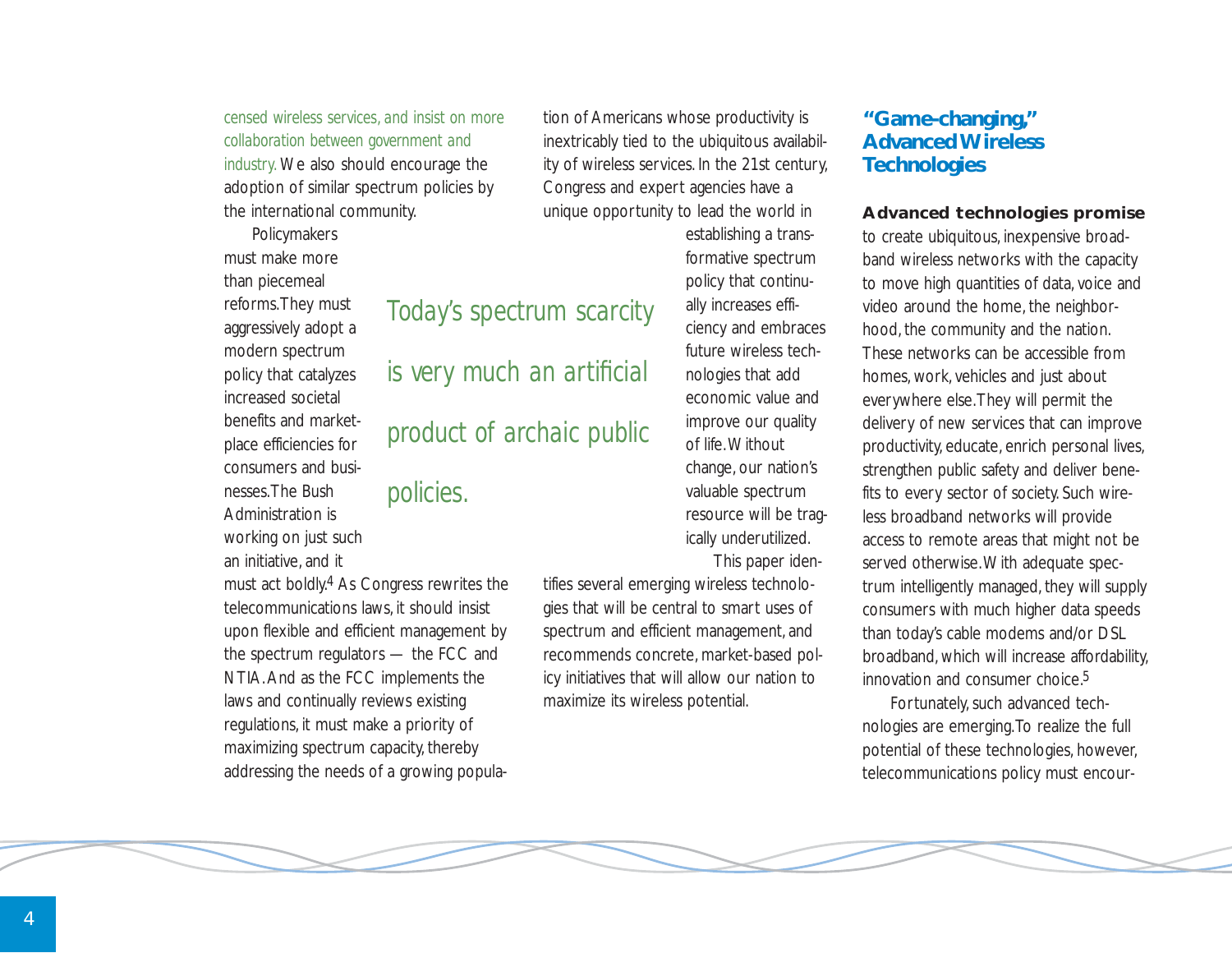age their use and permit the public to receive the benefits they can provide. Many such technologies are available today and can — under the right regulatory regime — enable much greater value from uses of our spectrum resources:

**Cognitive Radios.** Today cognitive radios can discern spectrum use at their location and modify their frequency and power to operate only in spectrum that is "vacant" at any given time. Because spectrum use varies by time and location, cognitive radios can use vacant spectrum only temporarily and do so without interference to others, maximizing the number of users and services accessing given frequencies. As development of cognitive radios continues and expands to include more frequency bands and sophisticated algorithms, it is expected that they will provide increasing levels of sharing between very different users and services.

**Smart Antennas.** Smart antennas improve transmission quality and reduce interference by automatically and continuously changing the direction of transmission and reception and matching signal

strength to the needs of individual users. They can extend the range and capacity of wireless broadband devices by providing greater reuse of frequencies and more reliable communications by more precisely focusing the radio energy to serve more people at greater distances.

#### **Ultra-Wideband (UWB) Devices.**

Over short distances UWB transmitters send billions of pulses across a very wide range of frequencies at low power to

UWB receivers that decode the pulses into data by listening for a pulse sequence. This allows UWB devices to provide extraordinarily high data rates (enabling multimedia communications) at extremely low power — thus limiting the impact on other spectrum users.

**Mesh Networks.** Unlike traditional networks, in which many users connect to a central transmitter, mesh networks (below) employ each user device or radio access

#### **MESH NETWORKS**

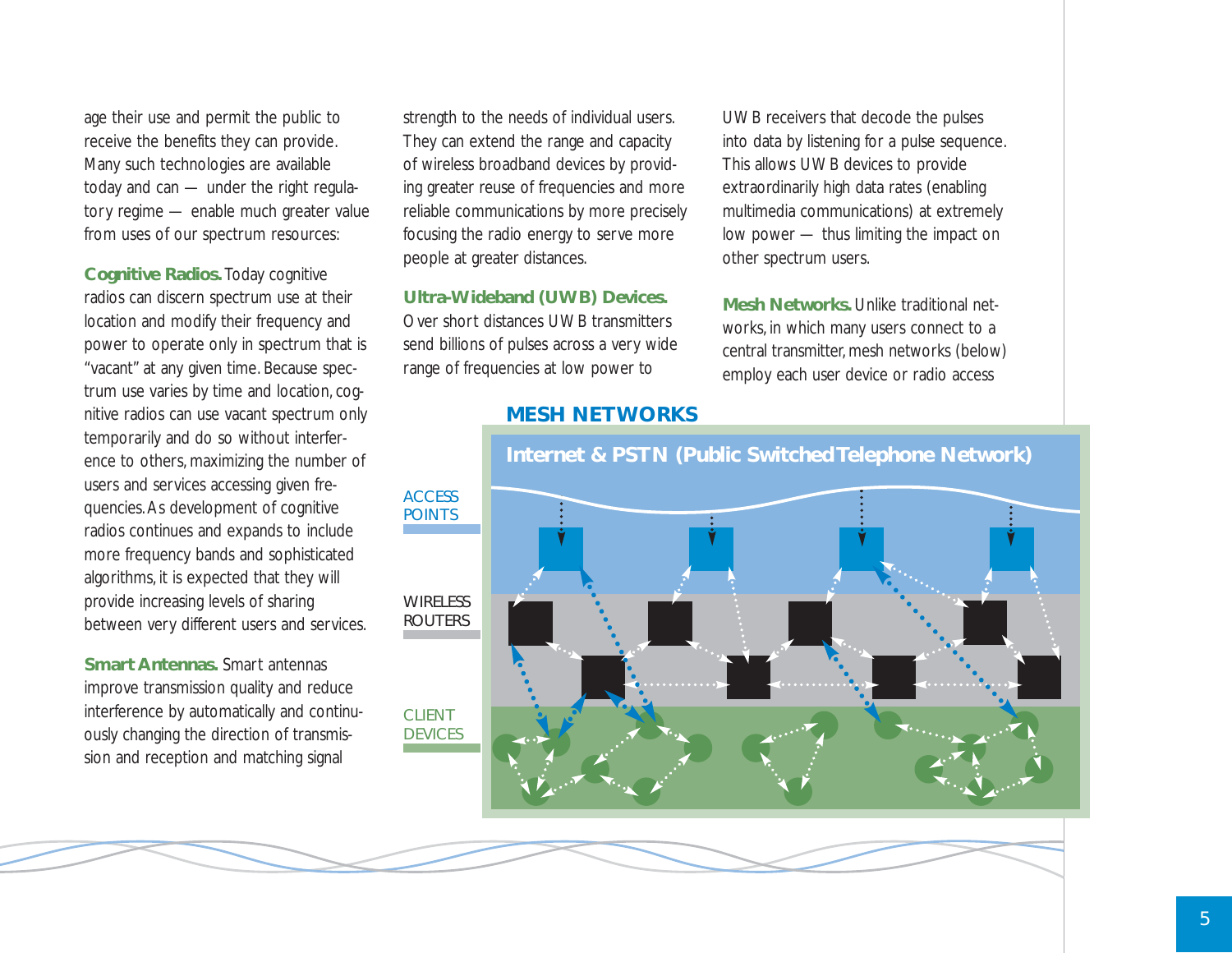



point as a receiver, transmitter and forwarder of information designed to resiliently connect users, reducing the need for costly structured access infrastructure. Mesh networks also are well adapted to survive emergencies where centralized networks are not functional if one device fails, the network automatically reroutes to another device within range. Mesh networks operating between wireless user devices do so at low power because each device needs only enough power to reach the device "next door," meaning they cause less interference.The capacity of mesh networks also increases with user density and the number of deployed access points.With advances in underlying enabling technologies, wireless mesh networks may be deployed effectively in rural and less populated areas in combination with backhaul wireline infrastructure, such as broadband over power lines (BPL). Mesh networks therefore have significant potential to cost effectively increase usable bandwidth and expand network access, especially as a low-cost alternative to centralized networks.

**WiMax.** WiFi technologies have proliferated across the nation, enabling highspeed connectivity throughout cities, homes, office buildings, coffee houses, hotels, airports and regional "hot spots." "WiMax," the next generation of these technologies, promises far faster data rates over significantly greater distances. Many analysts consider WiMax networks a leading "third-pipe" challenger to the emerging cable and wireline duopoly.

#### **Radio Frequency Identification**

**(RFID) Tags.** Using silicon chips and antennas that can transmit data to a wireless receiver, RFID tags are being used to track products from warehouses to consumers' doorsteps. Unlike bar codes, which need to be scanned manually and read individually, RFID chips do not require lineof-sight reading, so information can be processed significantly faster. RFID is revolutionizing supply chain logistics, cargo security and quality control systems, saving billions of dollars in lost, stolen or wasted products. For example,"smart shelves" in stores will know when a carton of milk or a box of medicine has expired, alerting a store to restock in real time.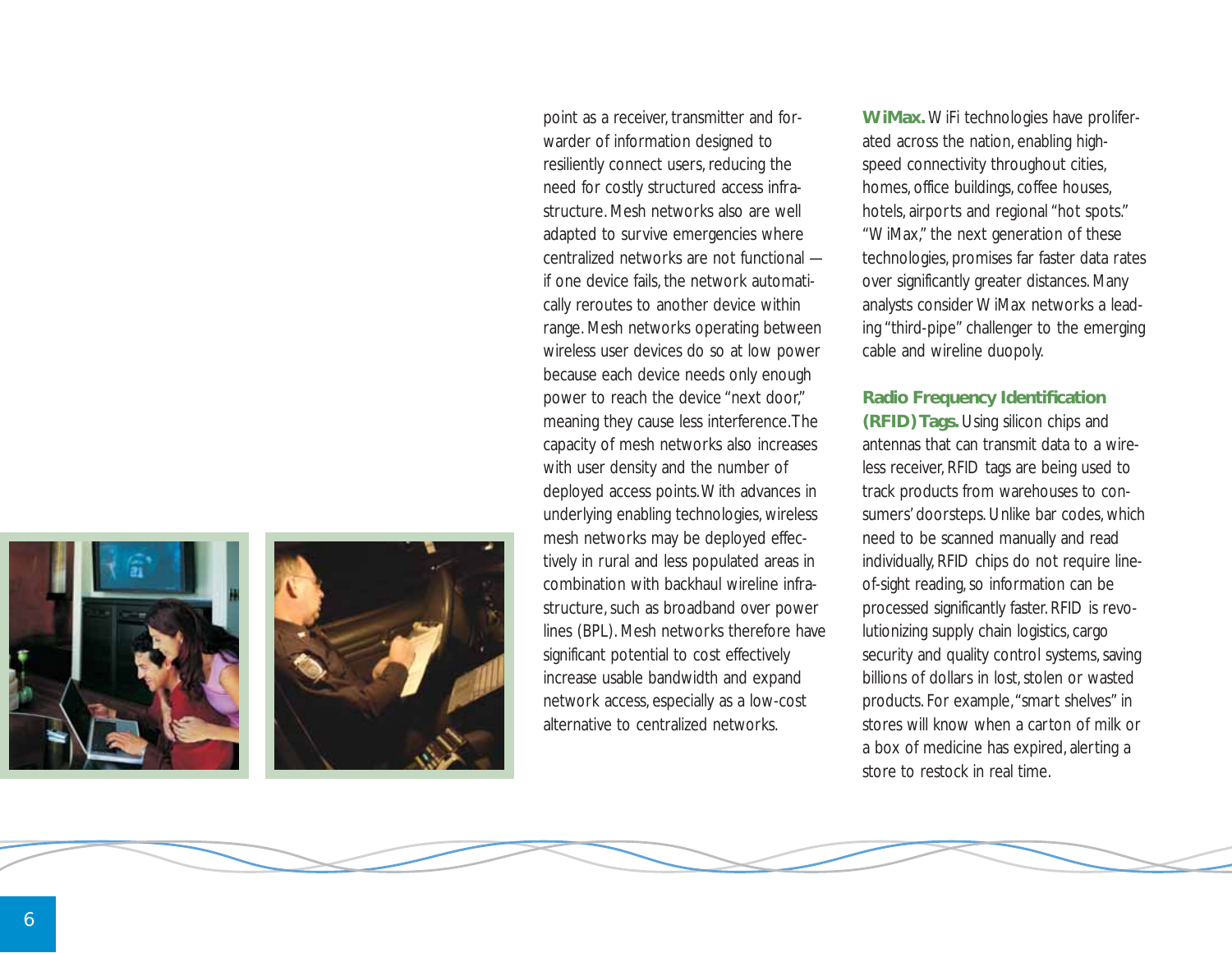#### **New Wireless Technologies Enable Advanced Applications, Changing the Ways We Work, Live, Play and Learn**

#### **New wireless technologies** are

enabling new applications that are transforming how people around the world work, live, play and learn. For example:

#### **Business Applications**

Advanced wireless technologies are expanding the broadbandfueled business revolution, enabling ever-more-mobile workforces, productivity-enhancing business process changes and on-the-go commerce. RFID tags are shaving time and costs off global supply chains, improving business understanding of their logistics and customer trends.Trucking and limousine companies are using global positioning systems and wireless communications technologies to optimize drivers' routes, maximize loads and minimize inefficiencies. For example, Boston Coach limo service has begun using a wireless network to track cars, combining the data with customer bookings to better manage its fleet. Since launching the system in the beginning of 2003, Boston Coach has squeezed 20 percent more rides out of its cars, adding \$10 million to its \$94 million annual sales.<sup>6</sup> Companies continue to improve their wireless e-commerce offerings, with billions of dollars exchanged annually.

## *Both satellite- and terrestrial-based wireless networks are absolutely*

*essential to the successful work* 

## *of first responders.*

#### **Public Safety**

From the Oklahoma City bombing to the 9/11 attacks on New York and the Pentagon to the aftermath of Hurricane Katrina, we are reminded all too frequently about the importance of interoperable wireless communications systems to emergency response and recovery units. Both satellite- and terrestrial-based wireless networks are absolutely essential to the successful work of first responders. Bandwidth — used effectively — saves lives.

For example, the District of Columbia is testing a Wireless Accelerated Responder Network (WARN), which is the

first citywide wireless broadband public safety network in the country. The WARN system allows interjurisdictional communication via wireless broadband to share voice and video information among first responders in real time, including helicopter and patrol car video, traffic camera integration to manage incidents, and weather radar.<sup>7</sup>

Advanced wireless technologies similarly are helping law enforcement agencies, many of which use laptop computers with wireless connections to quickly obtain vital information such as driving license records, vehicle registrations, mug shots and local crime scene data.8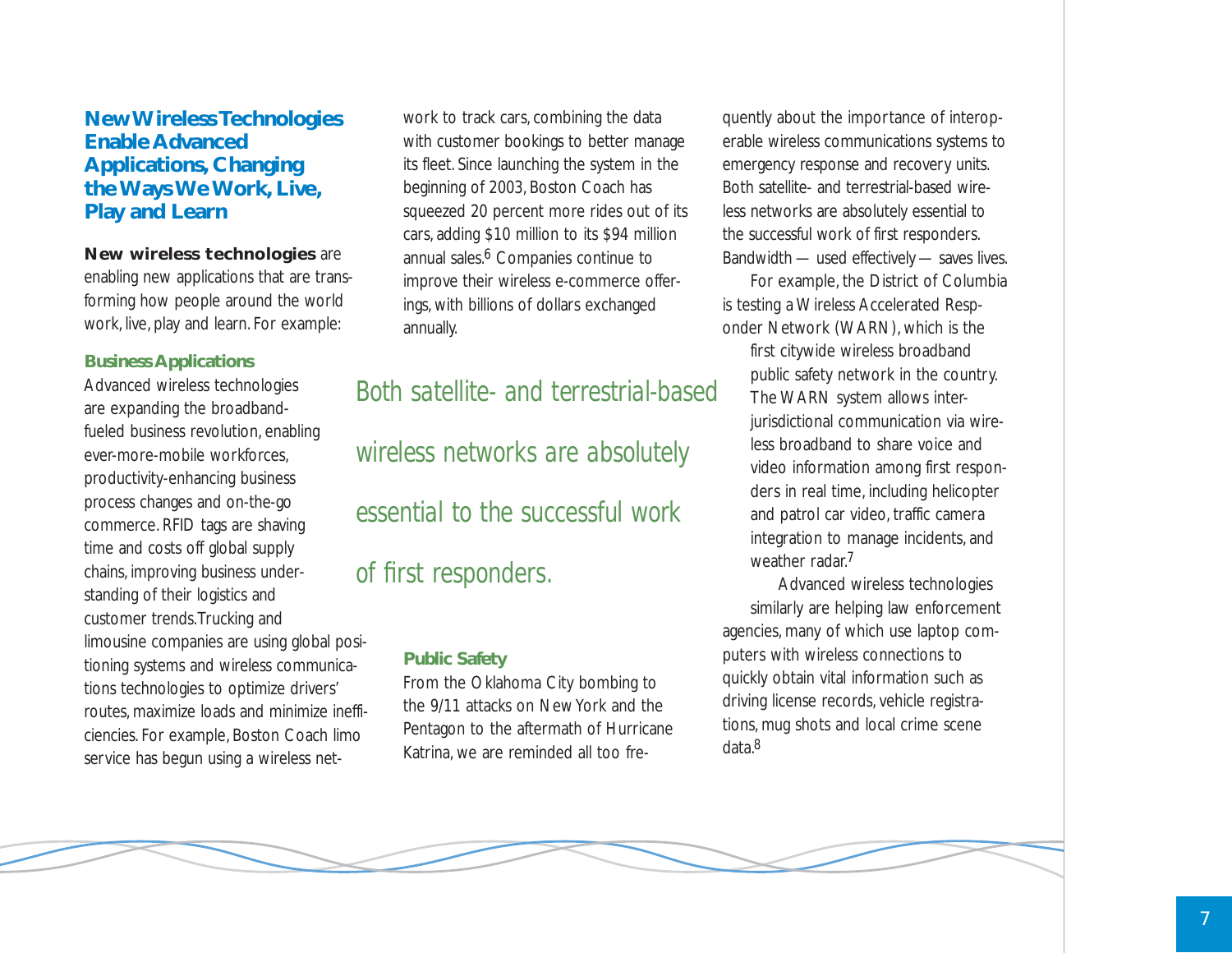#### **Education**

Wireless technologies are transforming learning, from the classroom to the campus to the countryside. Effective use of spectrum creates new ways of learning: rather than using computers only in one classroom, students can connect anywhere in the school, whenever and wherever needed.Teachers likewise can build interactive broadband content into their lesson plans when appropriate.

Texas A&M University–Kingsville, for example, has deployed a wireless network that connects not just the campus itself, but the 235-mile surrounding area. Area high school students can use the network to take advantage of the learning opportunities the university affords. In some cases they earn college credits prior to high school graduation.<sup>9</sup>

The University of New Orleans used wireless broadband connections to stay open after Hurricane Katrina destroyed much of the campus.The university used satellite dishes donated by the Indiana Higher Education Telecommunications System to establish an Internet connection and host an online campus.Weeks after the hurricane struck, classes opened as

scheduled, with 6,700 of the college's 17,500 displaced students taking online classes from locations across the country.10

Students in rural South Dakota are using wireless broadband to take courses previously available only in large school districts. In towns like Emery, students use laptops and wireless Internet connections to access the statewide Digital Dakota Network and take courses such as advanced calculus.The network brings advanced subjects right to their schools. Similar networks bring qualified teachers to students in more than a dozen other states.11

#### **Underserved Communities**

Densely populated, higher-income areas often have greater broadband availability than underserved rural and urban areas. More than wired lines or DSL, wireless technologies promise to bridge these divides as a result of their more economical deployment architectures. In the largely duopolistic broadband environment, wireless technologies offer great potential to provide additional competition and deployment to underserved rural and urban areas.

By way of example, a 700-square-mile wireless "cloud" in rural eastern Oregon allows farmers to "watch CNN online, play a video game or turn [their] irrigation sprinklers on and off, all from the airconditioned comfort of [their] truck."12

Sioux Valley Wireless offers wireless broadband service over a 35-mile radius at speeds comparable to those provided by cable and DSL providers serving urban areas.The company utilizes both licensed and unlicensed spectrum to reach customers who otherwise would have little chance of receiving broadband services.13

Nor are underserved communities in the United States the only ones to benefit from this technology. In Tunisia, a bus has been transformed into a mobile Internet café for rural areas without Internet access. Using satellite technology, the bus gives people access to news, games and employment opportunities throughout the country. Children line up for hours to use the computers for help with schoolwork and to learn about subjects that are not covered in their normal studies.14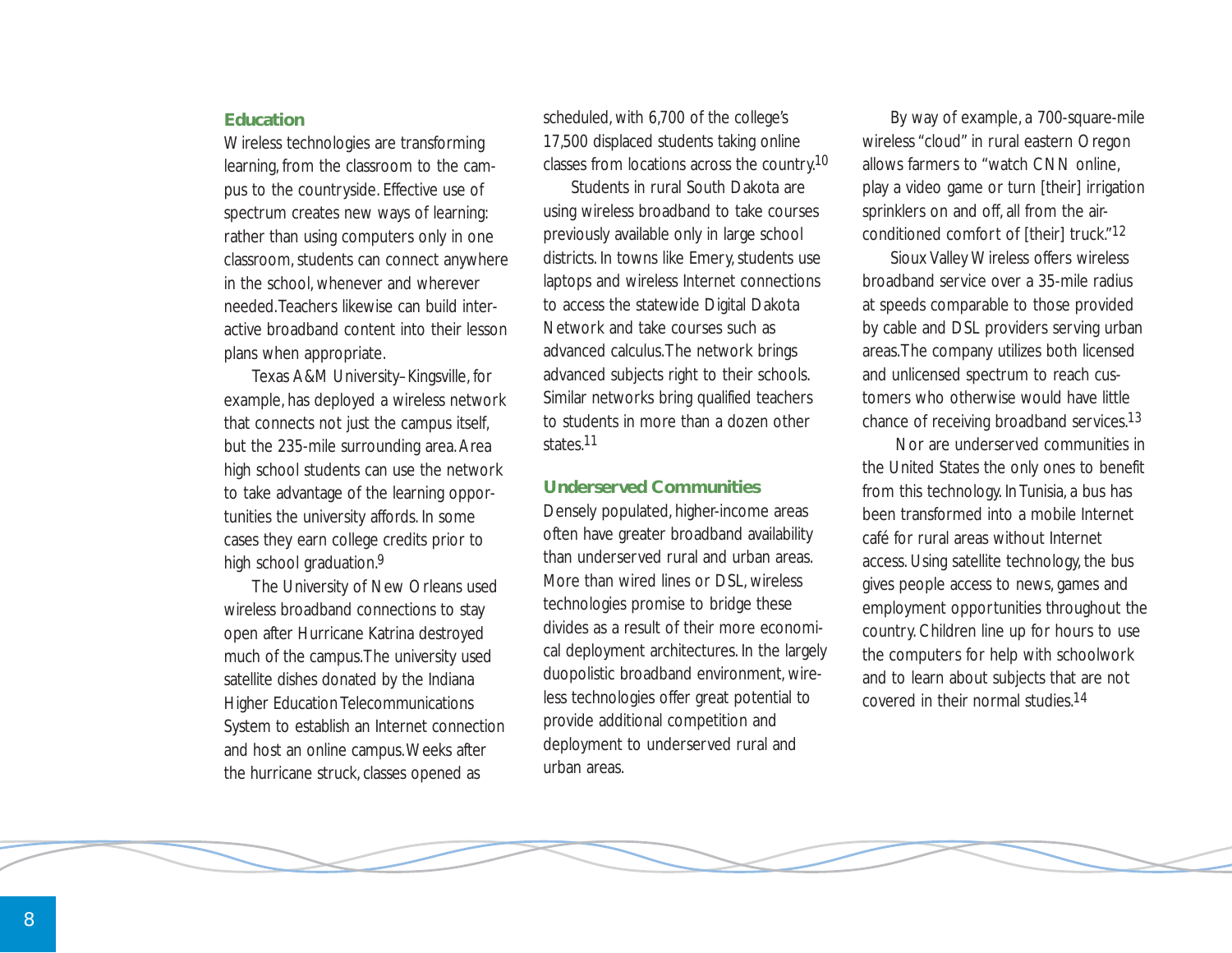#### **Health Care**

Wireless devices are increasingly important to the information technologies that are improving health care. As detailed in our 2005 report, *A Healthy System* , (http://www.techceocouncil.org/documents/A\_Healthy\_System\_Final.pdf), wireless networks and remote care are helping to transform health care from quantitybased, treatment-centric interactions to a quality-focused, prevention-based system.

For example, electronic monitoring systems allow hospitals to track medications, patients and doctors within hospitals, with RFID tags replacing bar coding to match patients and drugs (ensuring the proper dosage for each patient and reducing errors). Outpatient physicians increasingly are using wireless devices during patient exams to retrieve prior records; access prescription databases and allergy data; and enter new observations and diagnoses in real time into patients' permanent, digital records. More advanced wireless monitoring will allow patients to receive frequent or constant observation and assessment beyond the confines of a hospital bed. Cingular, for example, is working together with PatientKeeper to

make critical patient information available to doctors in real time anywhere.15

Such advancements are happening all around the world as well.The Uganda Health Information Network, for example, uses wireless devices and the local mobile phone network to expand access to health and medical information and provide time-sensitive diagnoses and treatment options to remote areas of East Africa.16

#### **News and Entertainment**

Just as news and entertainment content fueled both Internet and broadband adoption, news and entertainment offerings are driving wireless data growth and increasing the need for more bandwidth. Already, streaming video and music services are offered by most of the largest mobile phone companies with programming from the likes of CNN, CNBC, C-SPAN, the Discovery Channel and the Weather Channel.17 Content is expanding daily for all kinds of devices, and entertainment is changing from one-way broadcasts to two-way interactive applications.<sup>18</sup> Home area networks are proving increasingly essential to connect various





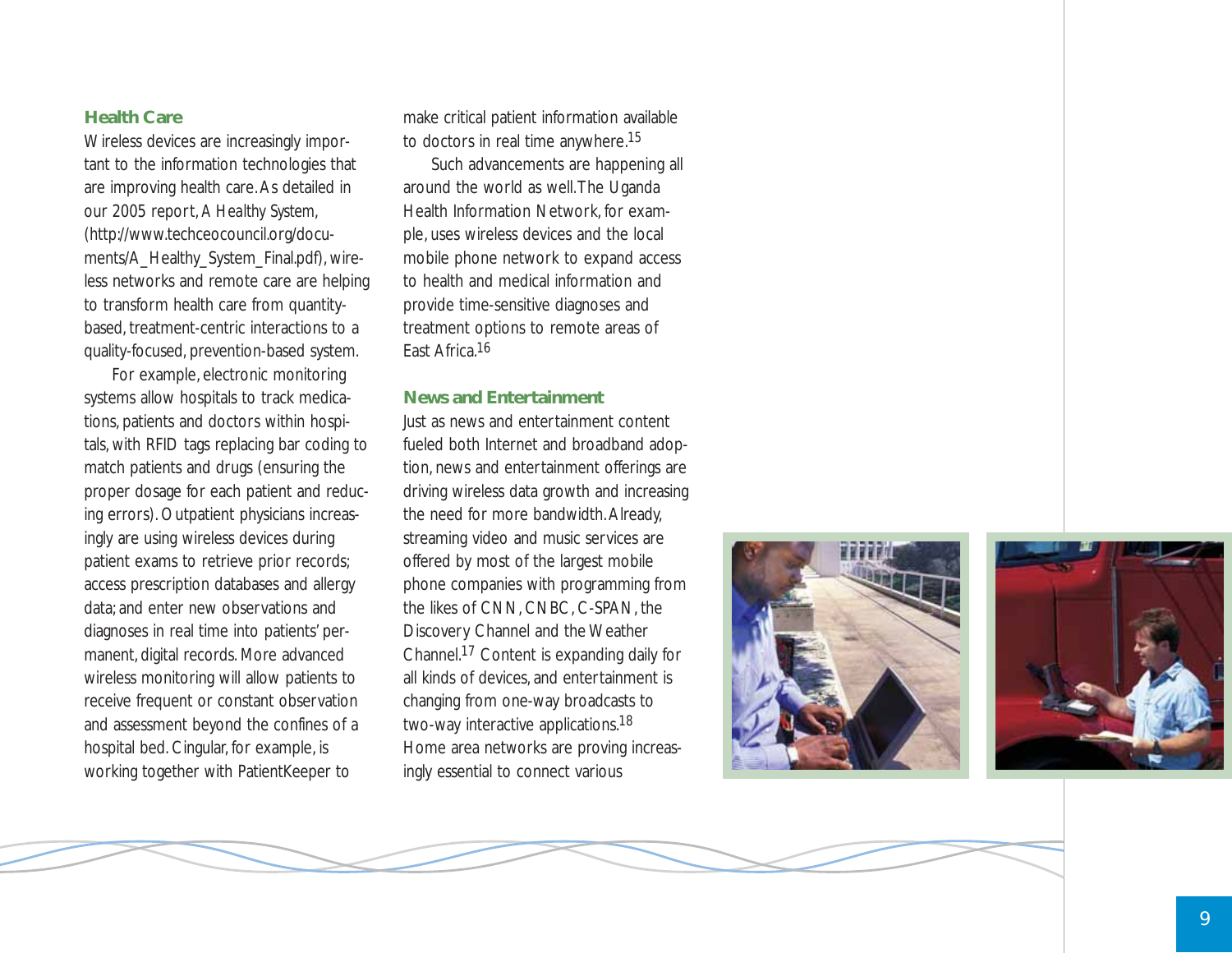consumer devices to the broadband gateways that reside elsewhere in the house. Rather than rewiring homes with fiber or Ethernet — expensive propositions impossible in many older homes — consumers can purchase inexpensive plugand-play WiFi networks that handle all voice, video and data applications.

At short distances, UWB technology is starting to be used to connect a wide array of consumer electronics, including computers, printers, digital cameras, flat screen HDTVs and stereo systems, inside the home without wires. Because of its high bandwidth, UWB is well suited for applications like high-definition video or 5.1 audio streaming that require fast datatransmission speeds.19





#### **Military**

Communications systems are critical to effective military operations, especially as our armed forces embrace "networkcentric" warfare. In 2002, Major General Charles E. Croom, then-Vice Director for Command, Control, Communications and Computer Systems for the U.S. Joint Chiefs of Staff, identified the need for more bandwidth as the number one technology challenge facing soldiers in Afghanistan.Whether in the air, at sea or on the battlefield, military communications systems rely on wireless technologies that leverage spectrum assets wherever they are.

The U.S. Department of Defense's Joint Tactical Radio System Initiative has begun to replace military radios with software-defined radios that can communicate on multiple frequencies and technologies to provide interoperability across radio systems used by the armed services. Eventually any unit of the armed forces will be able to communicate easily with any other unit — ending at long last the horror stories about Marines in theater having to call nearby naval vessels via Washington, D.C.

The Defense Advanced Research Projects Agency's XG project is working to develop next-generation smart radio technologies that can find and operate on unused frequencies anywhere in the world. These technologies could increase ten-fold the number of radios that can operate in a given spectrum band and allow the Defense Department to operate wireless networks anywhere in the world without interference from or causing interference to others sharing the bands.

**Even more advanced** technologies are being developed. But if these technologies are not used, or if there is not enough spectrum for them to operate, their incredible promise will go unrealized. Since useable spectrum — and particularly the most useful spectrum already is largely allocated and assigned, policymakers need to create an environment that will allow this allocated and assigned spectrum to be used and reused more efficiently and completely to provide new and important services to the American public.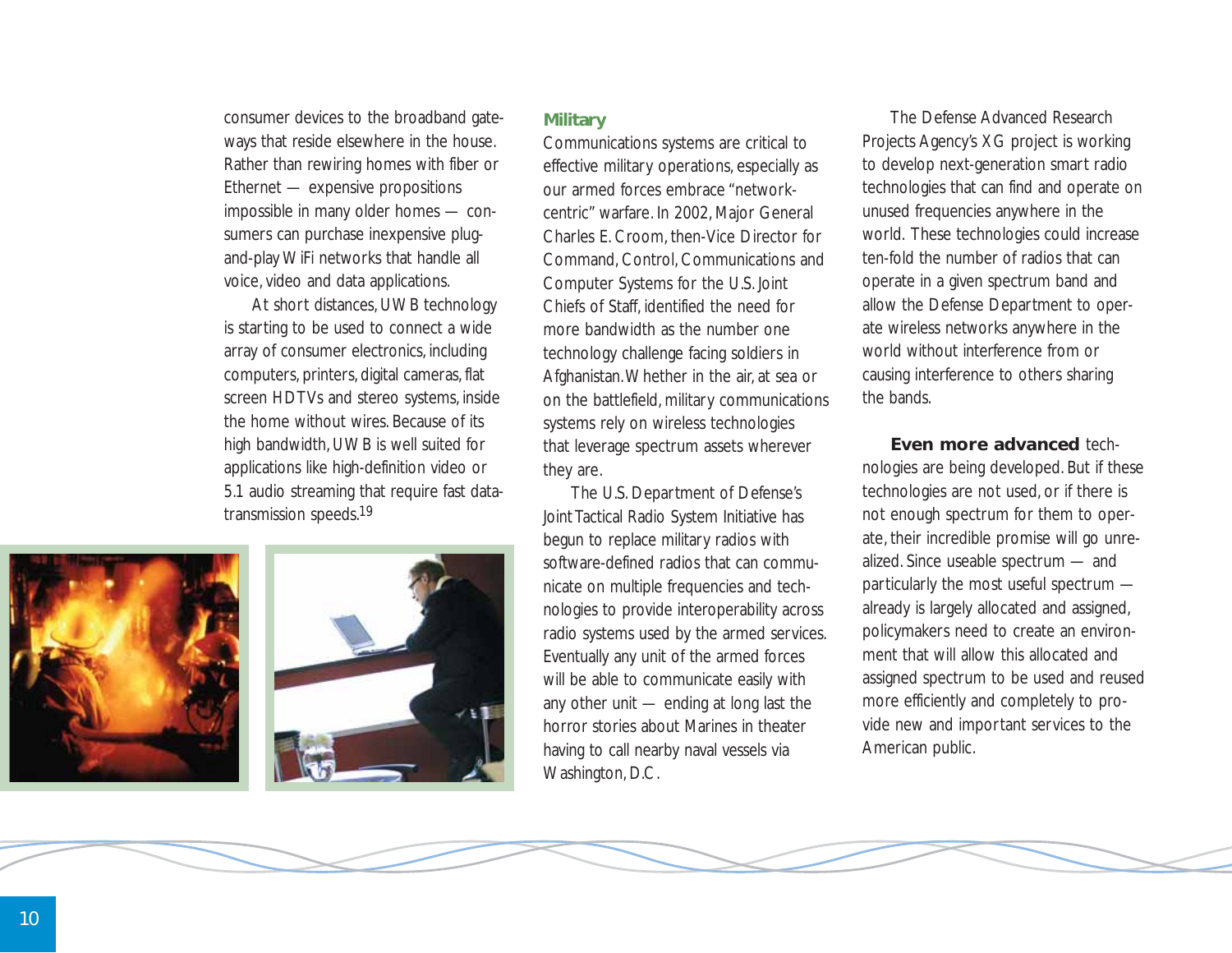#### **Enlightened Regulatory Policies Can Maximize Spectrum Efficiency, Overcoming Artificial Scarcity**

#### **Overly prescriptive regulatory**

**policies** stifle innovation and tolerate or even encourage — inefficient spectrum use by the private sector and the government.Through legislative and regulatory reform, and through collaboration between government and industry, we can foster a system of more flexible, marketbased rules that will support technological innovation and efficient use of the spectrum.This will in turn fuel the economy and provide American consumers and industry with more choices.

#### **A. Flexible Licenses**

Traditionally, spectrum licenses dictate where, when, how and by whom a specific range of frequencies can be used. A typical television license, for instance, will specify transmitter tower location, height, power levels, channel assignment and broadcast technology.20 Such rigid specificity may have made perfect sense 40

years ago, but it does not allow sufficient latitude for the new and innovative spectrum opportunities we see today. A television licensee has limited latitude, for example, to use that spectrum for a different but more beneficial purpose, lease its rights to a

*Greater flexibility will allow*

*market forces to play a more*

*significant role in ensuring that*

*spectrum is used for its highest*

*and best purpose.*

more efficient user, or even deploy less expensive or more efficient broadcast technology without specific governmental review and permissions. This commandand-control license regime thus suppresses market forces

that might otherwise find a way to use this broadcast spectrum more efficiently.

*Licensees need greater flexibility.* In most instances licenses should not prescribe any particular type of service or technology. Regulatory bodies should allow licensees to assign, lease or transfer spectrum rights to others whenever economically or technologically desirable.This will allow industry to determine for itself the most efficient use of any particular spectrum license.<sup>21</sup> Greater flexibility also will allow market forces to play a more

> significant role in ensuring that spectrum is used efficiently and for its highest and best purpose.

The track record for such flexible licenses is encouraging. In 1994, the FCC wisely chose to issue licenses for second-genera-

tion mobile phone services — called Personal Communications Services (PCS) — that were less prescriptive than traditional licenses. PCS licensees were given significant freedom to provide the type of services they wanted to provide and to use the technologies they wanted to use.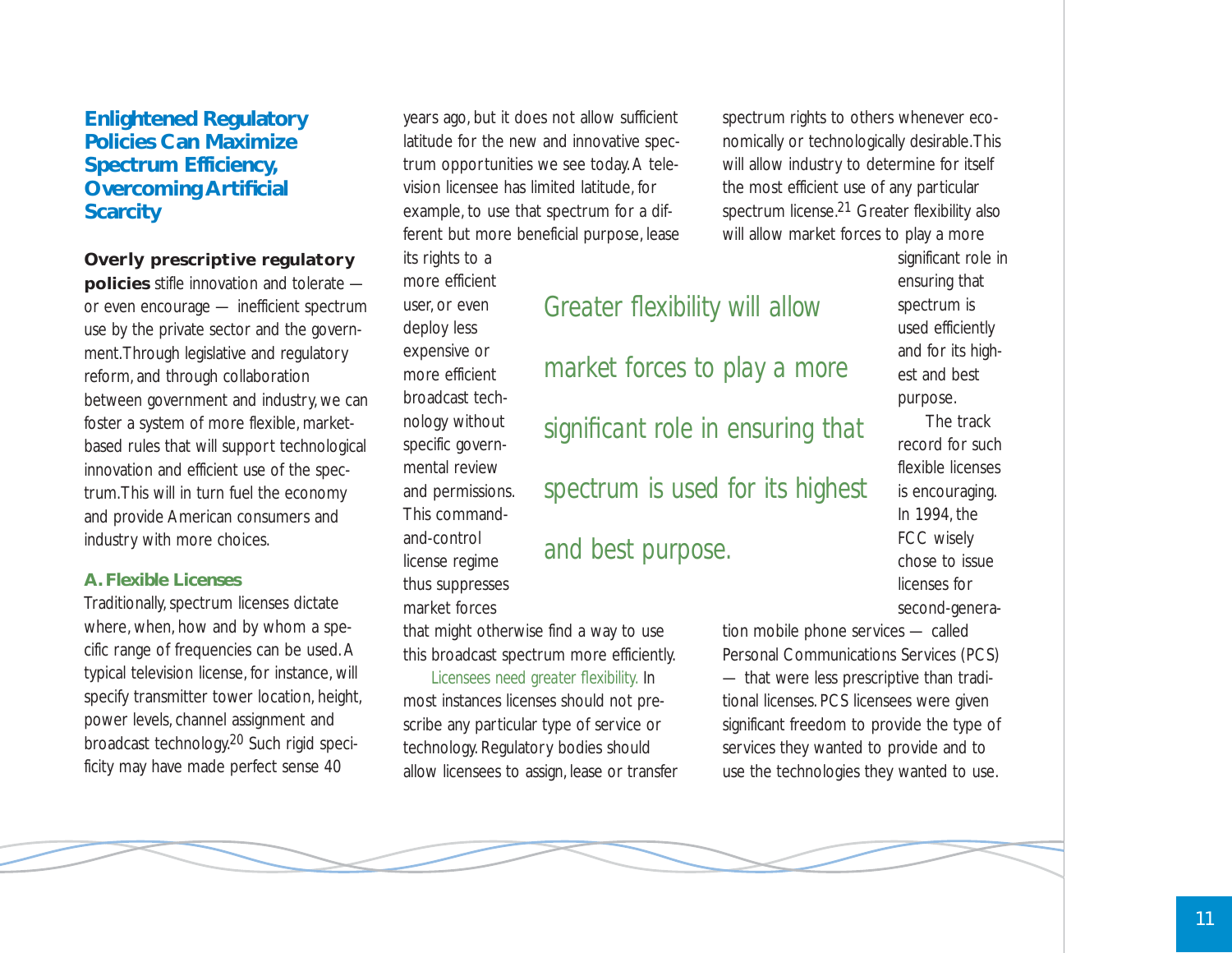Interference in the PCS band was primarily regulated through output limits specified at geographic and frequency boundaries, not through detailed technology requirements.Thus, licensees are able to resolve interference issues among themselves. As a result, PCS licensees continually have introduced new broadband services and more advanced equipment, without the inherent delay caused by the need for regulatory intervention.

One of the keys to the success of flexible licenses is to define interference controls in objective, but technologyneutral, technical terms. So, while the PCS band needs a set of technically defined interference standards that are conducive to PCS, they should be crafted so that if a licensee wants to offer a new service (such as broadcast mobile television) in the band, and meets the interference requirements, it can do so without the delay caused by a need for regulatory action. Ideally, the license holder should be permitted to provide broadcast mobile television service — or lease the spectrum to others for that purpose — with no FCC intervention whatsoever.22 Moreover, licensees should be free to

negotiate interference rights with each other.The FCC (and NTIA) should provide oversight only to make certain that all parties that may be subject to increased interference from any such negotiation — and only these parties consent to any changes.

*Increased flexibility in licensing processes will encourage vigorous secondary markets.* The FCC already has begun to implement and streamline rules and procedures for leasing, assigning or otherwise transferring spectrum licenses with certain restrictions.23 Prescriptive licenses, however, limit the value of secondary transfer rights. Just as a home buyer would be less likely to purchase and maintain a house if renovations or improvements were barred, potential spectrum license buyers are less likely to maximize the potential of a license that limits the permissible services and technologies.Thus, creating licenses and band rules that combine flexibility with well-defined, objective interference rules will encourage a robust secondary market.<sup>24</sup>

In conjunction with reducing regulatory barriers to flexibility and transferability, the FCC and NTIA should inventory

and evaluate spectrum usage on a bandby-band basis, with an eye toward improving efficiency in bands that are used intensely but inefficiently or bands that are used only modestly.The review should look at changes in use over time to help identify bands where technological implementation or efficiency has been stagnant or in decline and encourage licensees to transfer their spectrum rights to users who will boost the economy through more efficient use of the spectrum.

Where spectrum is not being used efficiently, the FCC and NTIA should find ways — market-based ways wherever possible — to ensure that it is put to more efficient use. Sometimes, simply encouraging market participants to collaborate to develop their own solutions can help solve the problem. Not long ago, licensees in what was then known as the MMDS band (now called the Broadband Radio Service or "BRS" band) recognized that this valuable spectrum was being seriously underutilized because of how the band was licensed and use was restricted. The licensees presented the FCC with a series of suggestions, many of which the FCC adopted, to transform the use of the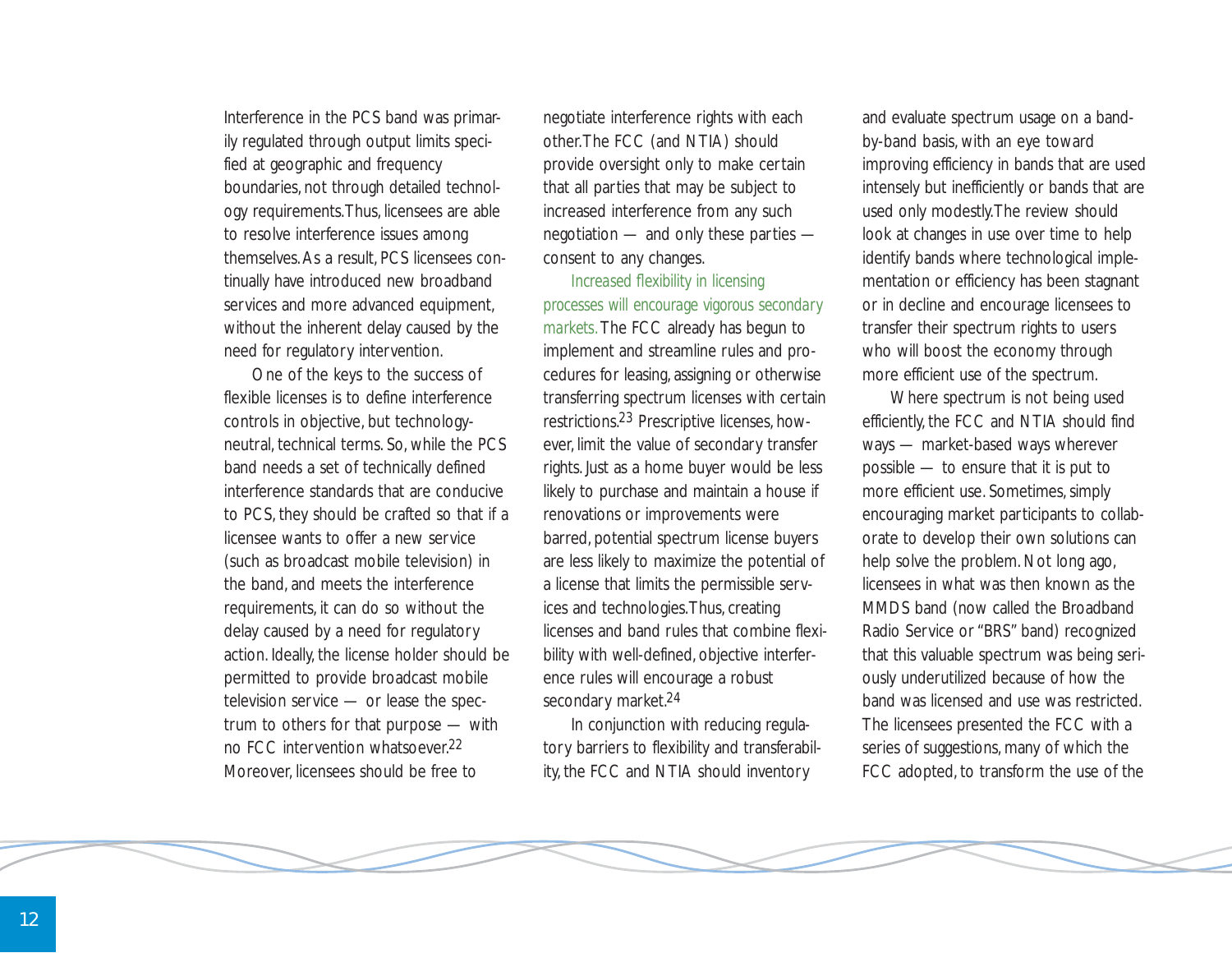band and allow market forces to assist in using the spectrum more robustly.

But more aggressive action is needed. To this end, Congress should give the FCC explicit authority to use auctions to encourage incumbents to transfer underutilized spectrum. Although "[t]he FCC has pioneered innovative auction formats to assign rights to use radio spectrum," the "assignments to date have generally been for bands of spectrum where either there were no significant incumbents or there were clear rules for removing the incumbents."25 In other words, auctions have not been fully utilized in a way that would allow market forces to encourage inefficient spectrum users to give up the spectrum to those who would use it more efficiently or for more important purposes. Congress should give the FCC explicit authority to use so-called "twosided auctions" and "auction vouchers" as possible means of reducing transaction costs and encouraging incumbents to relinquish their spectrum to those who can provide more valuable services to the public.26

#### **B. Unlicensed Use**

Over the past few years, unlicensed (or license-exempt) broadband networks have generated substantial economic and social benefits. License-exempt wireless radios and devices have been used to create broadband networks in homes, offices and schools, and at public facilities such as airports and hotels, that now can offer access points to the Internet.These standardized, low-powered devices are easy to buy and use.They are inexpensive and often can simply be plugged in and turned on to provide broadband connectivity.

Unlicensed wireless networks crafted from radios and devices have been successful because they have improved productivity in commercial enterprises and universities, allowed inexpensive networking in schools, and provided convenient Internet access to millions of individuals both inside and outside their homes.The flexible rules governing unlicensed spectrum use also allow deployment of nonstandardized technologies that are optimized for certain applications, such as rural broadband, creating an environment ripe for technology and service innovation.



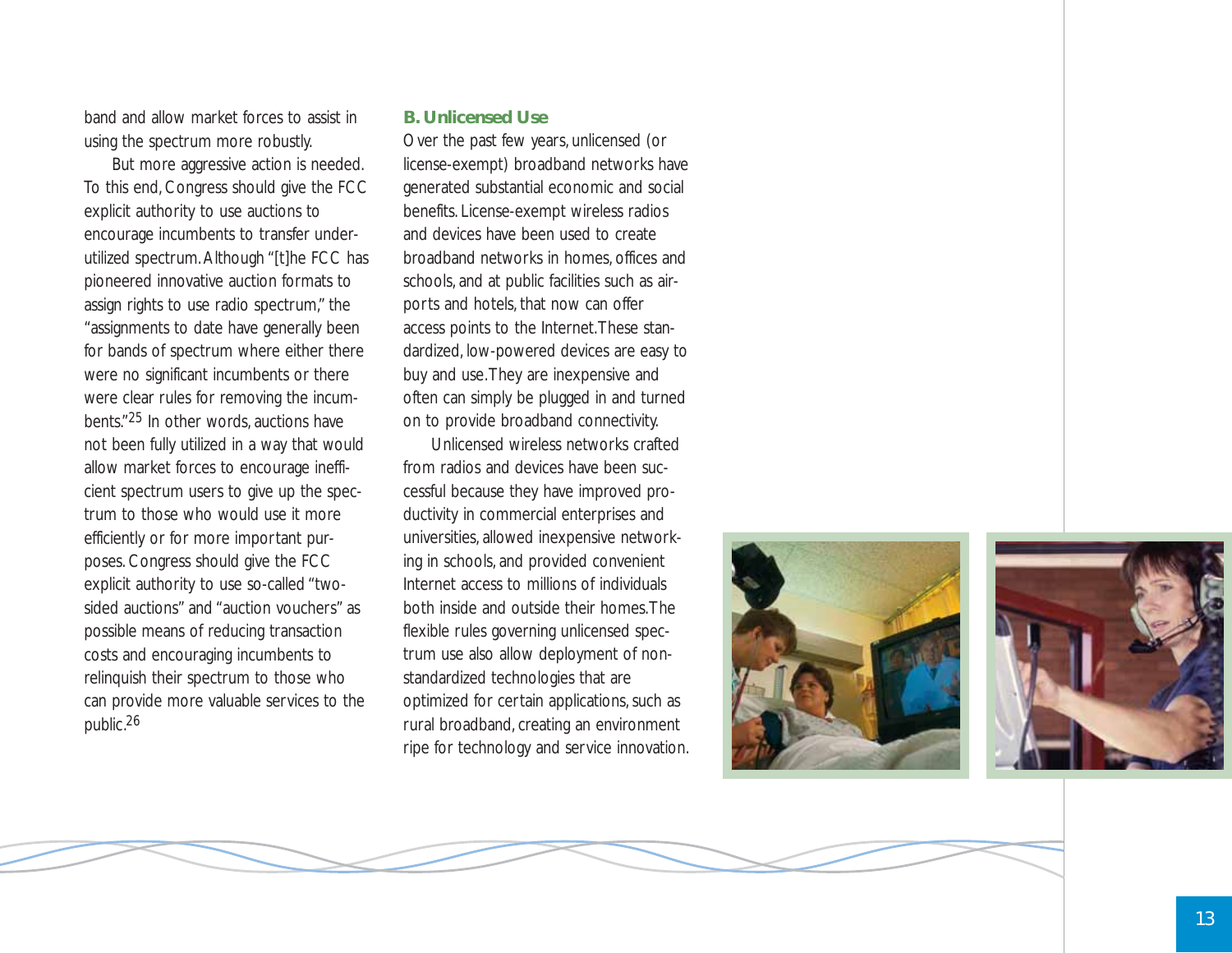



Unlicensed wireless networks, however, would not exist without FCC decisions allowing unlicensed equipment to operate at higher power in certain bands. Wireless broadband devices built to the IEEE's 802.11 standard (WiFi), for example, are a direct result of the FCC's decision in 1997 to allow spectrum to be used for unlicensed high-speed data devices. Similarly, over the past five years the Bush Administration (NTIA) and the FCC, working together, have more than doubled the amount of unlicensed spectrum available for such devices and uses, while seeking greater global harmonization to achieve economies of scale for device manufacture and application adoption.

Other unlicensed technologies are likely to prove equally beneficial. UWB, for example, is an extremely low-power use that is intended to limit interference with incumbent users. Because UWB devices operate across wide swaths of spectrum, the high transaction costs of negotiating access to all of the bands necessary likely would be a practical bar to the development of UWB technologies other than as unlicensed devices.

There is, of course, always a risk that high-power, unlicensed spectrum use may

be susceptible to "tragedy of the commons" problems, with attendant over-use and debilitating interference. In most locations, this problem has not yet occurred with the use of low-power devices having limited range. It is now clear that unlicensed use can be an important complement to licensed allocations and lead to more efficient spectrum usage.

Despite our support for unlicensed devices, regulators should weigh carefully any decision to allocate cleared bands exclusively to unlicensed devices because of the high opportunity cost of foreclosing flexible exclusive licenses. Regulators should allocate cleared bands to unlicensed use only where the benefits of such use are demonstrably greater than the licensed alternatives. Regulators also might structure combinatorial (package bidding) auctions to include a right to operate devices that avoid interfering with specific rights granted to the new licensees (by operating at power levels so low or with sophisticated new technologies that operate in ways intended to avoid causing interference). In this way private bidders or governments could create licensed bands in which traditionally "unlicensed" devices also can be used.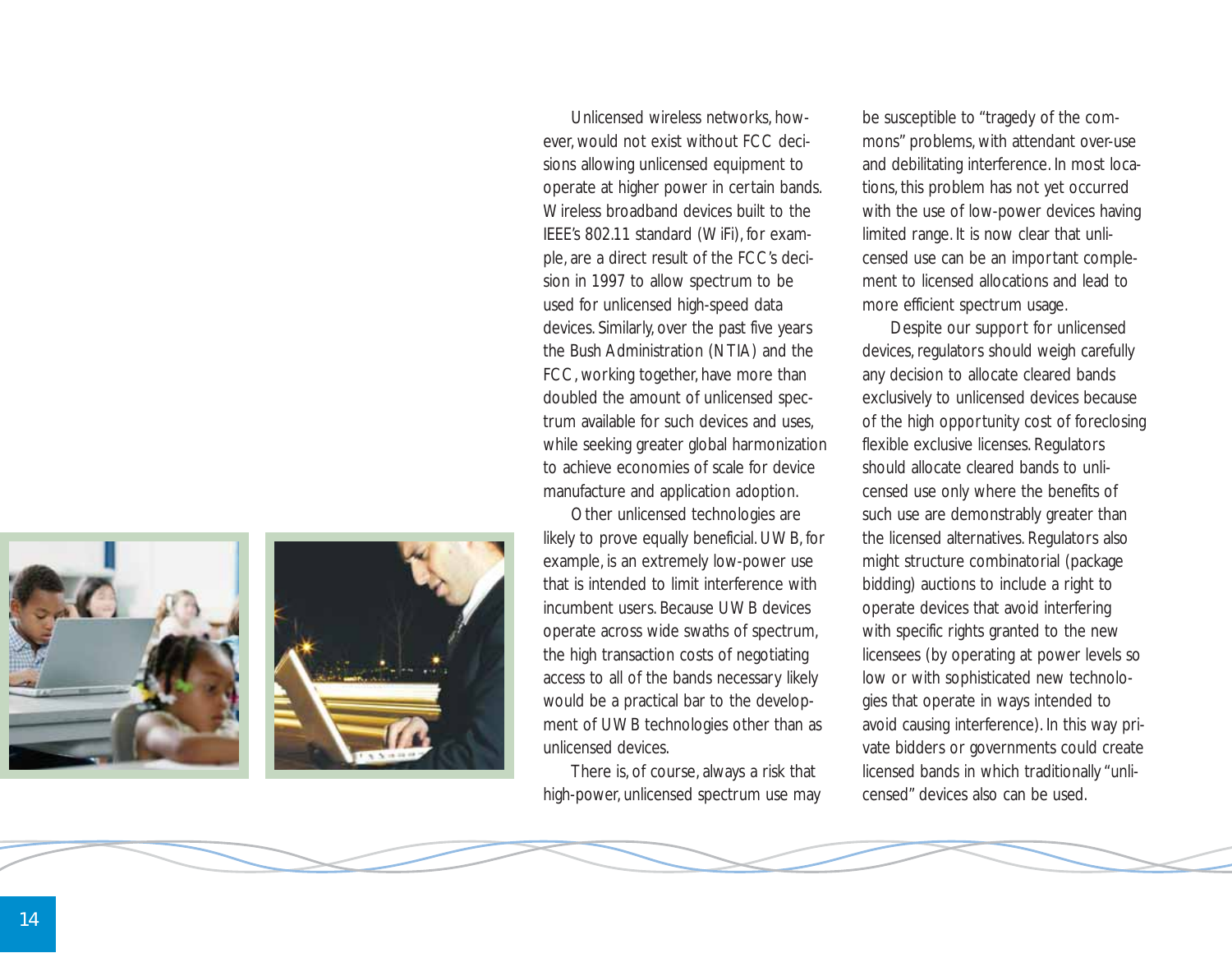#### **C. Government and Public Safety Use**

Both federal and nonfederal governments use large amounts of the spectrum. NTIA regulates federal spectrum use, while the FCC regulates state and local government spectrum use. Given the large amount of spectrum reserved exclusively for government use, or shared between government and private use, it is critical that efforts to improve the efficient use of spectrum include government users. For a variety of reasons, including funding problems, efforts to improve efficiencies have been limited. Indeed, no one seems to know even the value of the spectrum used by the government, let alone how much economic benefit could be gained by using it more efficiently. This situation must change.

Creation of a trust fund to finance government user relocation with auction proceeds was a positive first step and good model for future action.27 Policymakers must ensure that government entities have incentives not only to maximize spectrum efficiency, but also to share their spectrum with private users when possible. Likewise, government users should have access to commercial spectrum when appropriate or necessary. This will require collaborative solutions and innovative funding sources.

## *Regulators should allocate cleared*

*bands to unlicensed use only where the benefits of such use are demonstrably*

## *greater than the licensed alternatives.*

Transitioning spectrum from government use can benefit the U.S.Treasury and the economy. For example, NTIA recently estimated the cost of relocating government users of the Advanced Wireless Services (AWS) band (1710- 1755 MHz) at just under \$1 billion, while many experts predict auction of these

unencumbered bands could fetch up to \$10 billion.

Congress should direct NTIA to inventory all federal government spectrum use, determine the value and opportunity costs of government uses, and identify any spectrum bands that are used inefficiently.

> Then, as the FCC must do for the private sector, NTIA must develop policies designed to use the bands more efficiently,<sup>28</sup> provide greater sharing with the private sector or even transfer the bands to commercial use.

To its credit, NTIA already has recommended setting aside 10 MHz of government spectrum and 10 MHz of commercial spectrum for experiments designed to establish best methods and policies for spectrum sharing.With Congressional help if necessary, both NTIA and the FCC should move ahead quickly to set this spectrum aside for such experiments. Collaborative experiments that encompass both commercial and government spectrum sharing could pave the way to far fuller use of spectrum resources.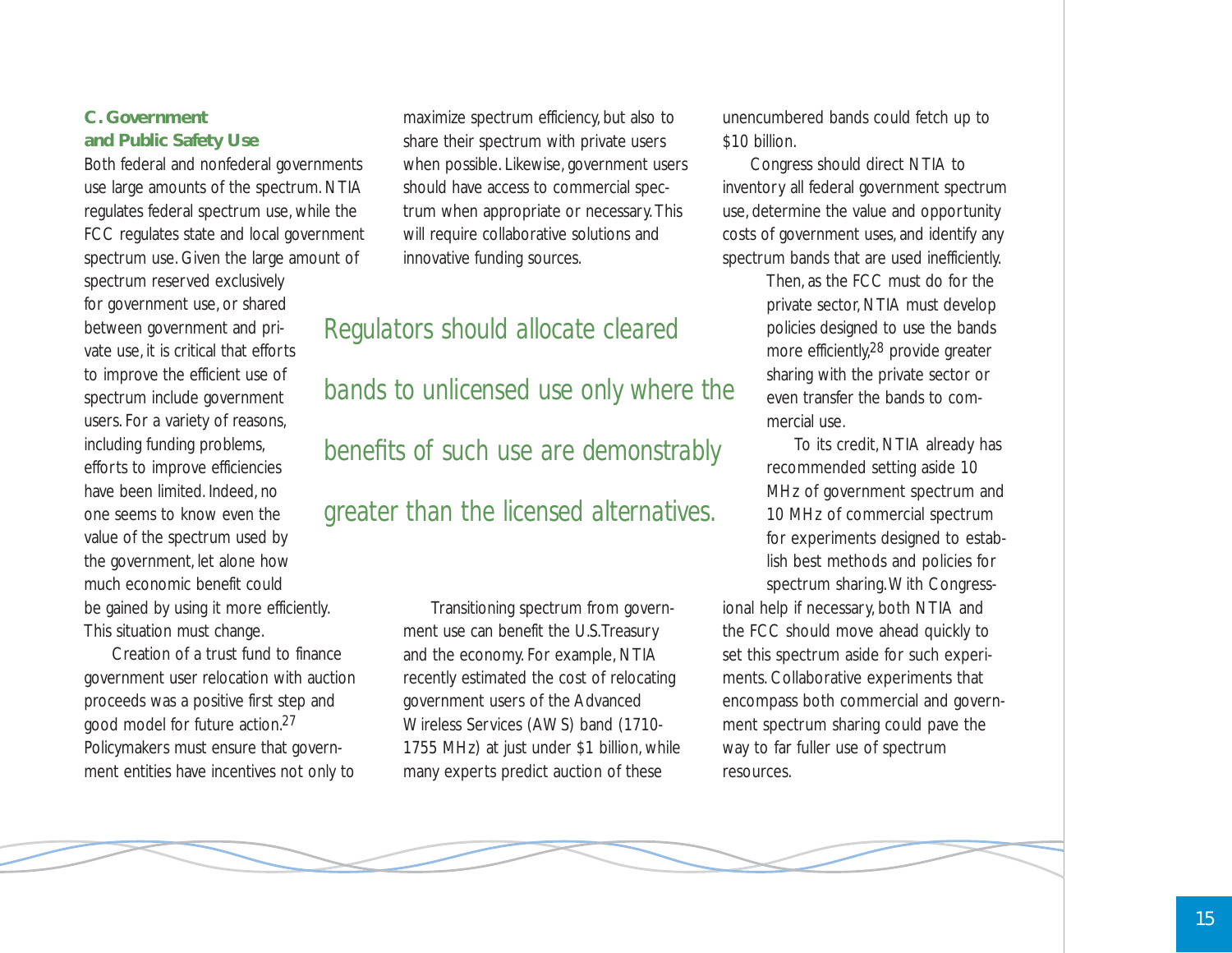The extraordinary joint solution reached in 2005 — regarding the use of the 5 GHz band — powerfully demonstrated the public benefits gained when government and commercial spectrum users collaborate to adopt innovative technological approaches to spectrum sharing. Recognizing the benefits of wireless

broadband networks at 5 GHz, the FCC worked with NTIA. the Defense **Department** (by far the largest user

greater interoperability becomes apparent, with images, video and data increasingly being used to provide the level of information necessary for homeland defense. Public safety needs access to spectrum and dedicated, multiyear funds to meet its modern communications capacity and technology requirements.

## *We must be creative if we are to*

## *ensure access to sufficient resources*

## *to meet tomorrow's needs.*

spectrum, we must be creative if we are to

**While** public safety traditionally has built systems using dedicated

of government spectrum) and the private sector to allow sophisticated unlicensed devices to share use of 5 GHz spectrum with sensitive military and government systems.Thus, through collaboration, the private sector was provided with promising new possibilities and a new platform on which to innovate without interfering with critical military needs.

Public safety communications also are undergoing changes as the need for

ensure access to sufficient resources to meet tomorrow's needs. Congress should direct the FCC to investigate ways to provide public safety with access to additional spectrum to meet non-mission-critical communications needs through greater use of cooperative, priority pre-emption agreements with commercial carriers or with users whose communications needs during emergencies would be low. Such agreements not only could provide

communications capacity during times of major crises when public safety needs are greatest, but could enhance day-to-day enforcement activities. If priority preemption techniques prove sufficiently reliable, consideration could be given to extending the model to additional bands.

Federal, state and local government spectrum users also should have access to the most advanced wireless technologies and solutions possible to meet their operational requirements. Most importantly, these technologies will allow them to carry out their missions more effectively and safely. Almost as important, it will allow more intensive use of the spectrum for both governmental and nongovernmental purposes.

Advanced, standards-based equipment using technologies developed through an open-standards process — that is, technical standards that any manufacturer is permitted to use under fair and reasonable terms — can foster interoperability and allow first responders from multiple jurisdictions to communicate at the scene of a major incident. Cognitive radio technology can help provide access to additional spectrum and flexibility to use the most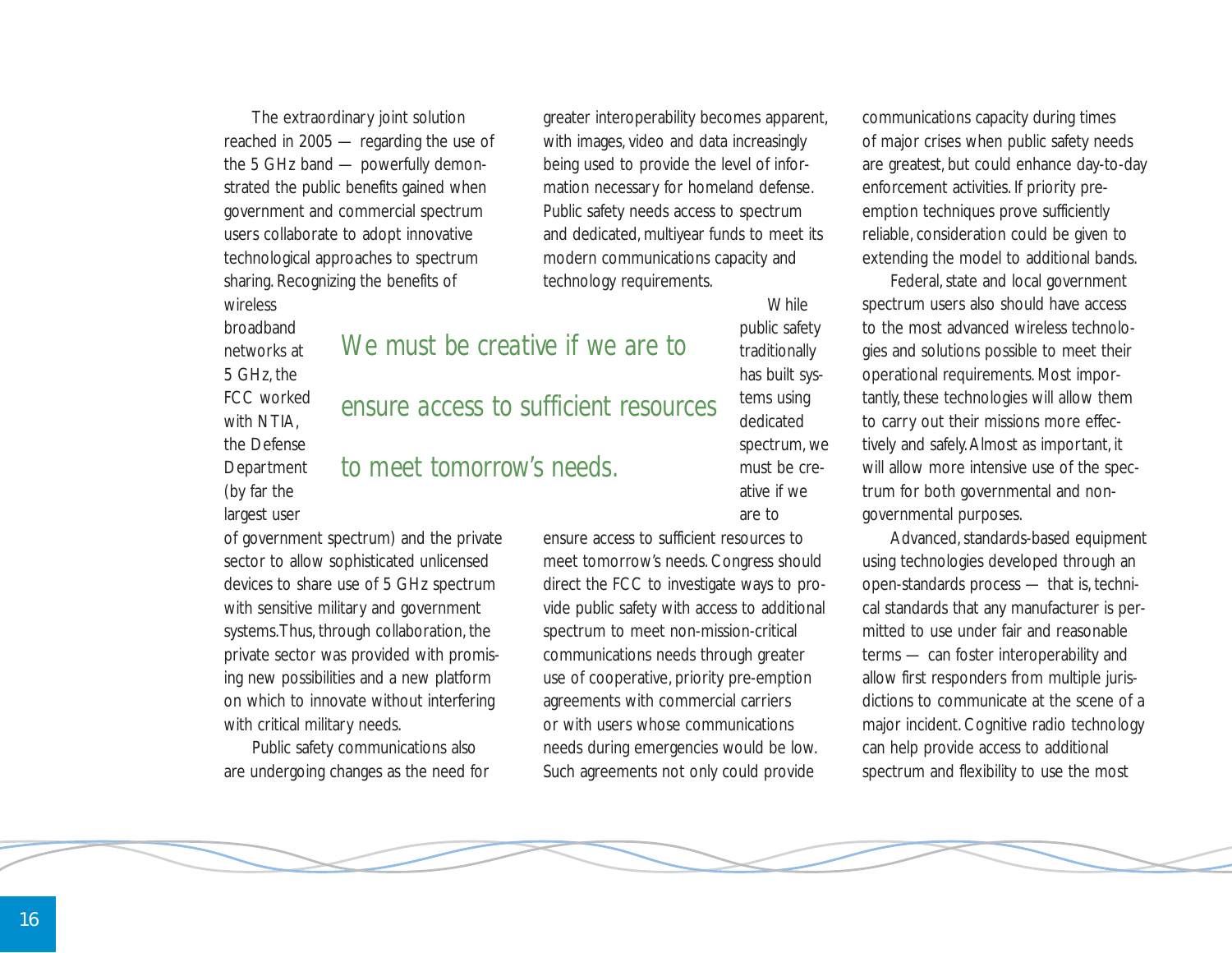appropriate spectrum. Mesh networking can help restore emergency communications quickly, provide localized broadband access and greatly enhance access to information during emergencies.Widearea broadband can provide information — including video, data and images that are becoming a critical part of everyday public safety operations. In addition, satellite capacity can provide coverage in very remote areas or where communication infrastructure has been lost.

Of course, allowing government users access to the most advanced radio technology requires money. But providing the highest level of interoperability with advanced, spectrum-efficient systems will be well worth the cost. Public safety users need a dedicated, multiyear funding mechanism to replace the current base of noninteroperable communications systems. Unfortunately, there is no such mechanism in place. Congress should work with federal agencies, including the FCC, NTIA and the U.S. Department of Homeland Security, as well as the private sector, to develop a mechanism to allow critical government functions to use the spectrum fully and efficiently.

### **Conclusion**

**We have the technology** and we know the techniques to make more efficient use of radio spectrum.We simply need the permission.This requires policymakers to rethink the often archaic rules in spectrum allocation, management and usage, looking for new and market-based approaches. Over the past few years, the FCC and leaders in the Administration have made hopeful progress in this direction.The President's Spectrum Initiative is considering many of the right steps. But much more action is needed. Animated by a common vision and working together, we are confident that industry and government will prove able to gain far more from our spectrum resources and maximize the benefit of this critical infrastructure for all our citizens.



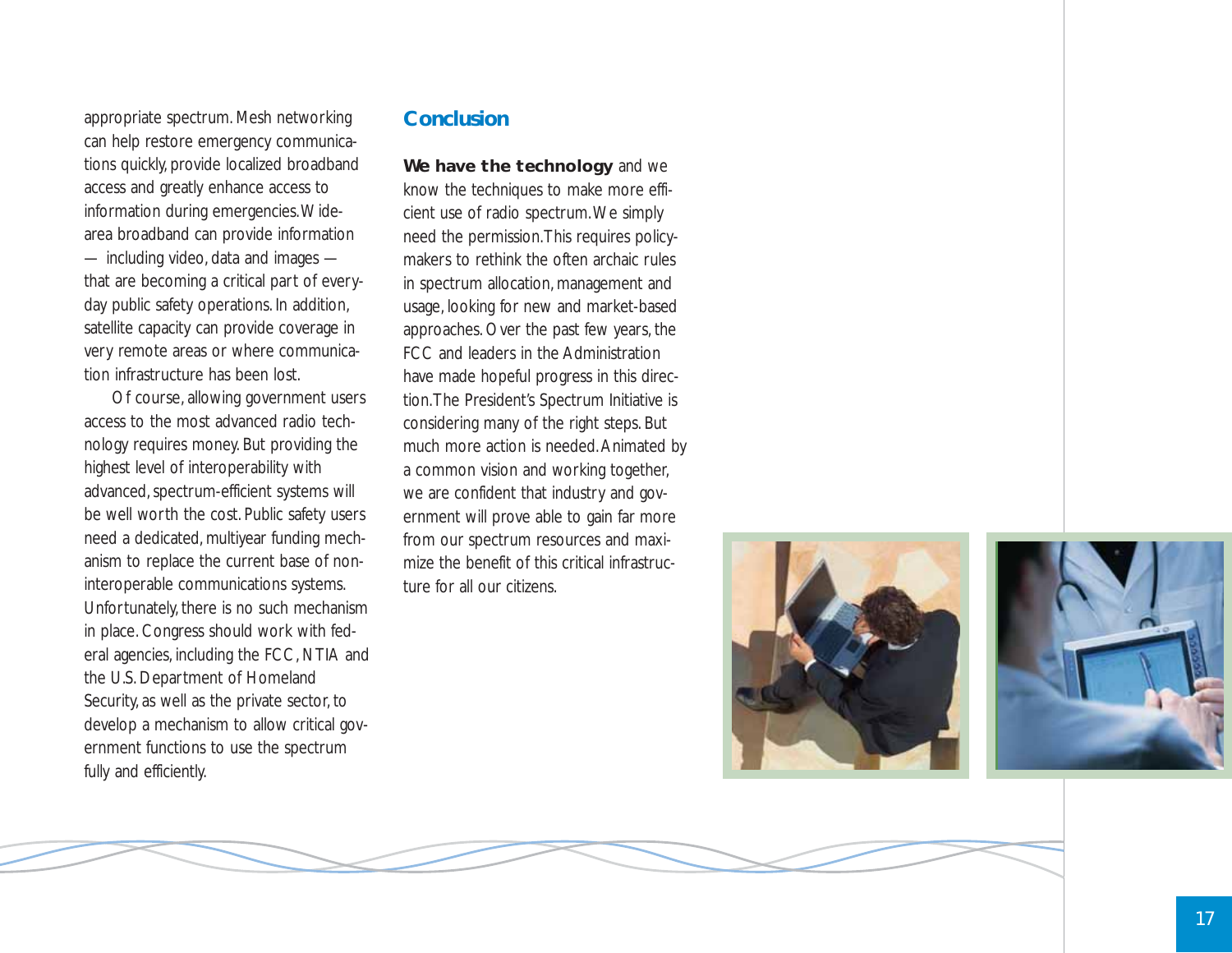#### **Recommendations from the Technology CEO Council**

**Recommendation 1:** The U.S. Congress should instruct both NTIA and the FCC to conduct a band-by-band analysis of the usage of the spectrum they regulate and to identify any bands that are not being used efficiently. NTIA further should prepare a report on the amount, value and opportunity cost of the spectrum being used by the federal government.

**Recommendation 2:** For any government band that is not being used efficiently, NTIA should develop mechanisms to encourage more efficient use or consider transferring that spectrum to commercial use or sharing that spectrum with commercial users.

**Recommendation 3:** For any commercial band that is not being used efficiently, the FCC should consider whether marketbased mechanisms — such as two-sided auctions and auction vouchers — could be adopted to encourage more efficient use of the band or the use of advanced technology, or whether reallocation of the band might be necessary.

**Recommendation 4:** Given the importance to our economy of licensed services, the FCC should reduce service and technological restrictions on wireless licensees, but with clearly defined rights, to promote the most robust possible use of such licenses.The FCC also should consider using combinatorial (package bidding) auctions to facilitate the optimal aggregation or disaggregation of spectrum rights, including the possible creation of underlay and overlay rights in newly cleared spectrum.

**Recommendation 5:** Congress should give the FCC explicit authority to use two-sided auctions and auction vouchers.

**Recommendation 6:** Given the importance to our economy of unlicensed services, the FCC should make more unlicensed spectrum available. For example, the FCC should promptly complete its TV white spaces proceeding (docket 04- 186) and permit other uses of the spectrum, on a noninterfering basis, in areas where it is not used by television stations.

**Recommendation 7:** Congress should mandate that the FCC and NTIA contribute 10 MHz of commercial and 10 MHz of government spectrum respectively to be used for experiments on spectrumsharing solutions — including priority access — between and among industry, and local, state and federal government uses.

**Recommendation 8:** The FCC should review bands where priority access may provide public safety officials with access to spectrum to meet non-mission-critical requirements.

**Recommendation 9:** Congress should establish an ensured, multiyear funding mechanism to assist public safety organizations and other government agencies in deploying advanced technologies that use spectrum more efficiently and to make their networks interoperable.

**Recommendation 10:** The United States should urge its trading partners and international organizations to adopt spectrum policies that endorse technological neutrality, flexibility and marketbased principles.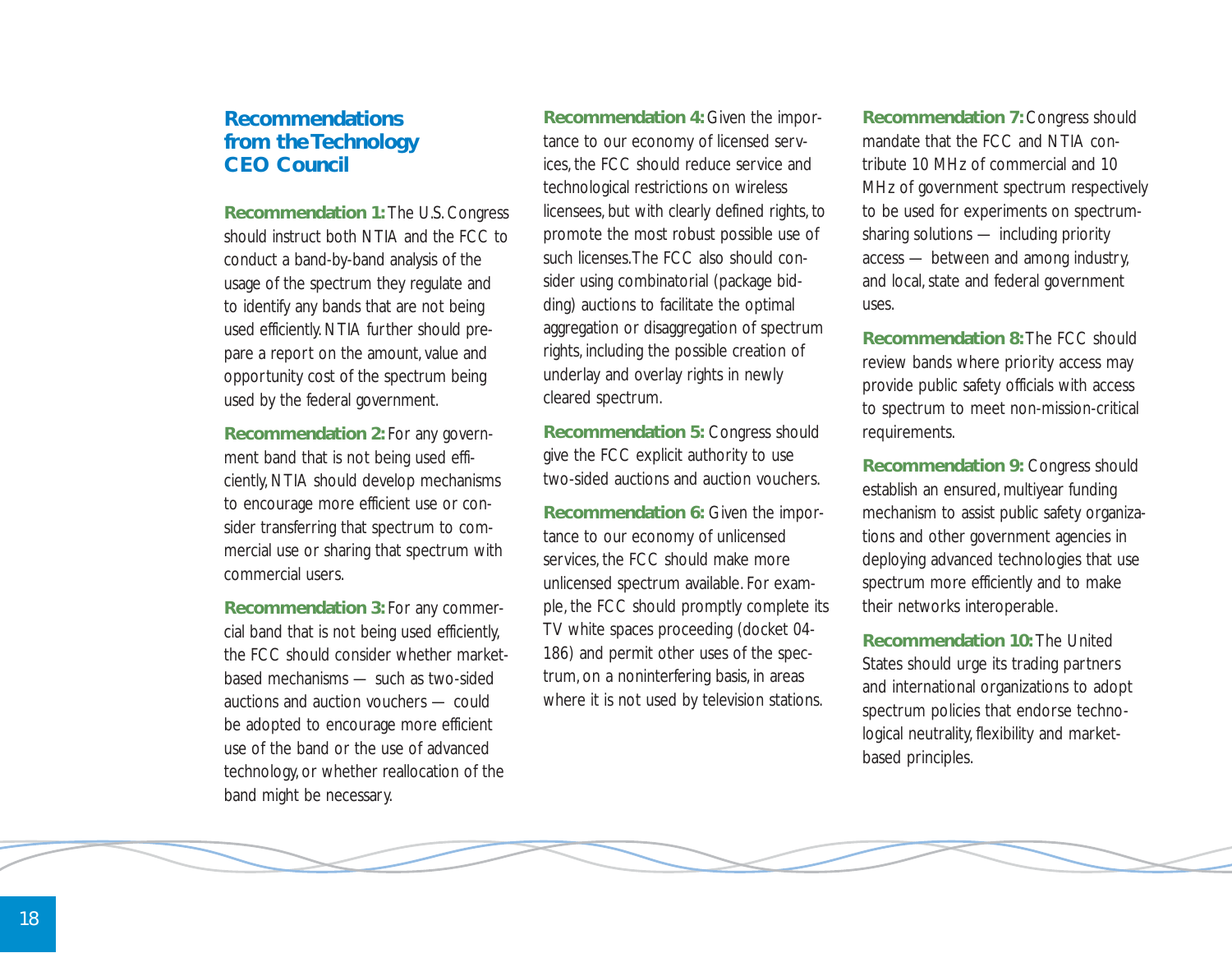### **Endnotes**

- McHenry, Mark A. NSF Spectrum Occupancy <u>Measurements Project Summary</u>, Vienna, Va.: Shared Spectrum Company, 15 Aug. 2005. From January 2004 to August 2005 the Shared Spectrum Company measured spectrum occupancy for the National Science Foundation under a subcontract from the University of Kansas.The project measured 30 MHz to 3 GHz in six locations and found an average occupancy over all locations of 5.2 percent, with a maximum of 13.1 percent in New York City.The results, of course, vary with time, place and frequency but the point remains the same. <http://www.sharedspectrum.com/inc/ content/measurements/nsf/NSF\_Project\_Sum mary.pdf>
- 2 The spectrum powers a \$750 billion economy. Calabrese, Michael, and Snider, J.H.,"Up in the Air," The Atlantic Monthly, September 2003
- 3 The wireless telecom industry is expected to become a larger sector of the U.S. economy than the agriculture and automobile sectors within five years, based on the wireless industry's current 15 percent annual growth rate. Entner, Roger, and Lewin, David, Impact of the U.S.Wireless Telecom Industry on the U.S. Economy\_Ovum, September 2005 <http://www.heartland.org/pdf/18141.pdf>
- See Memorandum for the Heads of Executive Departments and Agencies, Spectrum Policy for the 21st Century, 69 Fed. Reg. 1569, 9 Jan. 2004. For U.S. Department of Commerce implementing reports and recommendations, see <http://www.ntia.doc.gov/reports/spec

polini/presspecpolini\_report1\_06242004.pdf> and <http://www.ntia.doc.gov/reports/spec polini/presspecpolini\_report2\_06242004.pdf>

- 5 The FCC concluded as long as three years ago that "broadband deployment will bring valuable new services to customers, stimulate economic activity, improve national productivity, and advance economic opportunity for the American public." The Appropriate Framework for Broadband Access to the Internet Over Wireline Facilities, 17 FCC Rcd. 3019, 3020, 2002. Indeed, the FCC itself has offered WiFi at its headquarters since 2003. See, for example, <http://zdnet.com.com/2100-1103- 5060099.html>
- 6 Arner, Faith,"The Web Smart 50 Management: Boston Coach," Business Week Online , 24 Nov. 2003 <www.businessweek. com/magazine/content/03\_47/b3859642.htm>
- 7 <http://www.spectrumcoalition.dc.gov/html /home.html>
- 8 See Connected & On the Go: Broadband Goes Wireless, Report by the Wireless Broadband Access Task Force, Federal Communications Commission, February 2005, pp. 38–39, <http://hraunfoss.fcc.gov/edocs\_ public/attachmatch/DOC-257247A1.pdf>
- 9 Hoskins, Robert,"Texas A&M's State-of-the-Art Wireless Network Sets Bar for Distance Learning Programs," Broadband Wireless Exchange Magazine *,* June 2004 <http://www.bbwexchange.com/publications/ newswires/page546-939808.asp>
- 10 Carnevale, Dan, "Technology Experts Help Colleges in Gulf Region Get Back Online," The Chronicle of Higher Education *,* 21 Oct. 2005 <http://chronicle.com/temp/reprint.php?id=01 olmycsxxfmspjrej52a7vyhjkphagh>
- 11 Kingsbury, Alex, "Rural Schools Around the Nation are Expanding Students' Options with E-classes," <u>U.S. News & World Report,</u> 18 Oct. 2004 <http://www.usnews.com/usnews/edu /elearning/articles/04rural.htm>
- 12 Callimachi, Rukmini,"Biggest Wi-Fi Cloud Is in Rural Oregon," Associated Press, 16 Oct. 2005 <http://www.breitbart.com/news/2005/10/16/ D8D9FN780.html>
- 13 See Connected & On the Go, Broadband Goes Wireless, 2005, Appendix C, p. 6
- 14 Inside Africa *,* CNN, 27 Aug. 2005 <http://transcripts.cnn.com/TRANSCRIPTS/0508/27/i\_if.0. html>
- 15 Entner and Lewin, 2005, p. 43
- 16 Technical Report, Uganda Health Information Network, 10 Dec. 2004 <http://pda.healthnet.org>
- 17 See Connected & on the Go, Broadband Goes Wireless, pp. 37–38
- 18 Gonsalves, Antone, "Cingular To Offer HBO 'Sopranos' On Mobile Phones," Internet Week, 16 Dec. 2005 <http://internetweek.cmp.com /175004712>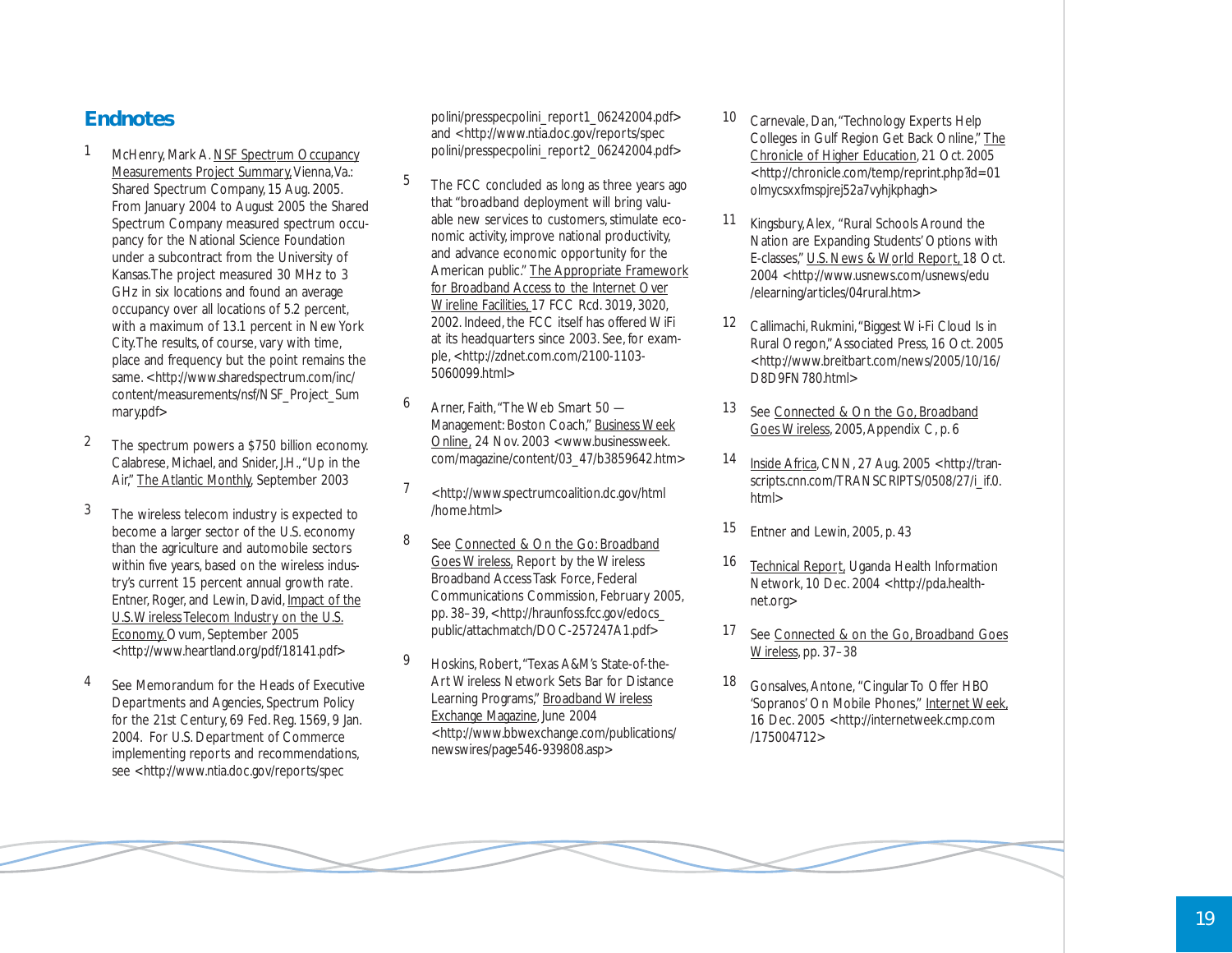- 19 Gain, Bruce,"Ultrawideband's Macworld Twirl," Wired News, 11 Jan. 2006 <http://www.wired .com/news/technology /0,699900.html?tw= wn\_tophead\_10>
- 20 Rothkopf, Michael, and Bazelon, Coleman, "Interlicense Competition: Spectrum Deregulation Without Confiscation or Giveaways," New America Foundation, August 2003 <http://www.newamerica.net/Download \_Docs/pdfs/Pub\_File\_1329\_1.pdf>
- 21 In some cases, the FCC may need to restructure band and channel plans or use overlay licenses to make it feasible for licensees to exercise their flexibility.
- 22 The FCC's Spectrum Policy Task Force has recognized as much:"Interference standards based on outputs provide desired flexibility while protecting the reasonable expectations of licensed and authorized service providers and the public," Report of the Spectrum Rights and Responsibilities Working Group, Federal Communications Commission Spectrum Policy Task Force, 15 Nov. 2002, p. 29 <http://www. fcc.gov/sptf/files/SRRWGFinalReport.pdf>
- 23 See, for example, Promoting Efficient Use of Spectrum Through Elimination of Barriers to the Development of Secondary Markets, Second Report & Order, Order on Reconsideration, and Second Further Notice of Proposed Rulemaking, FCC 04-167,WT Docket 00-230, (released 2 Sept. 2004, expanding the availability of spectrum leasing to more wireless services and devices and streamlining the processing of lease, assignment and transfer applications)
- 24 In a comment filed with the FCC, a group of scholars calling themselves "37 Concerned Economists" recommended the FCC allow secondary license markets to promote efficiency in spectrum allocation.The group, which included a Nobel Laureate, two former members of the President's Council of Economic Advisors, six former Chief Economists and Deputy Chief Economists to the Commission, and 10 former Deputy Assistant Attorneys General in the Antitrust Division, noted that policies that facilitate market transactions can create a more efficient allocation of spectrum and promote innovation. Comments of 37 Concerned Economists,WT Docket No. 00- 230, 7 Feb. 2001
- 25 Rothkopf and Bazelon, 2003, p. 2
- 26 In two-sided auctions, spectrum voluntarily offered by incumbents is auctioned together with any unassigned spectrum. Bidders can efficiently aggregate spectrum that is currently highly fragmented by making all-or-nothing bids on packages of assigned and unassigned licenses. In voucher auctions, incumbents are given auction vouchers in exchange for turning back their licenses.The value of vouchers is determined in an auction of the returned spectrum and unassigned spectrum held by the government. See Kwerel*,* Evan, Spectrum Exchanges and Incumbent Clearing*,* presentation at SIEPR and AEI/Brookings Joint Center Conference on Communications Policy, 9 Oct. 2004. See also Strong Support for Extending FCC's Auction Authority Exists, But Little Agreement on Other Options to Improve Efficient Use of Spectrum Telecommunications, Government Accountability Office, Report to Congressional Committees, December 2005
- 27 On Dec. 23, 2004, President Bush signed into law the Commercial Spectrum Enhancement Act, which provides a funding mechanism through which federal agencies can recover the costs associated with relocating their radio communications systems from certain bands to be auctioned for commercial purposes. See Pub. L. No. 108-494, 118 Stat. 3986, 3991-97, 2004
- 28 Some proposals that have been discussed are charging spectrum fees, similar to what is being done in the United Kingdom, or allowing federal agencies to lease spectrum. Each approach has drawbacks but is worthy of discussion.